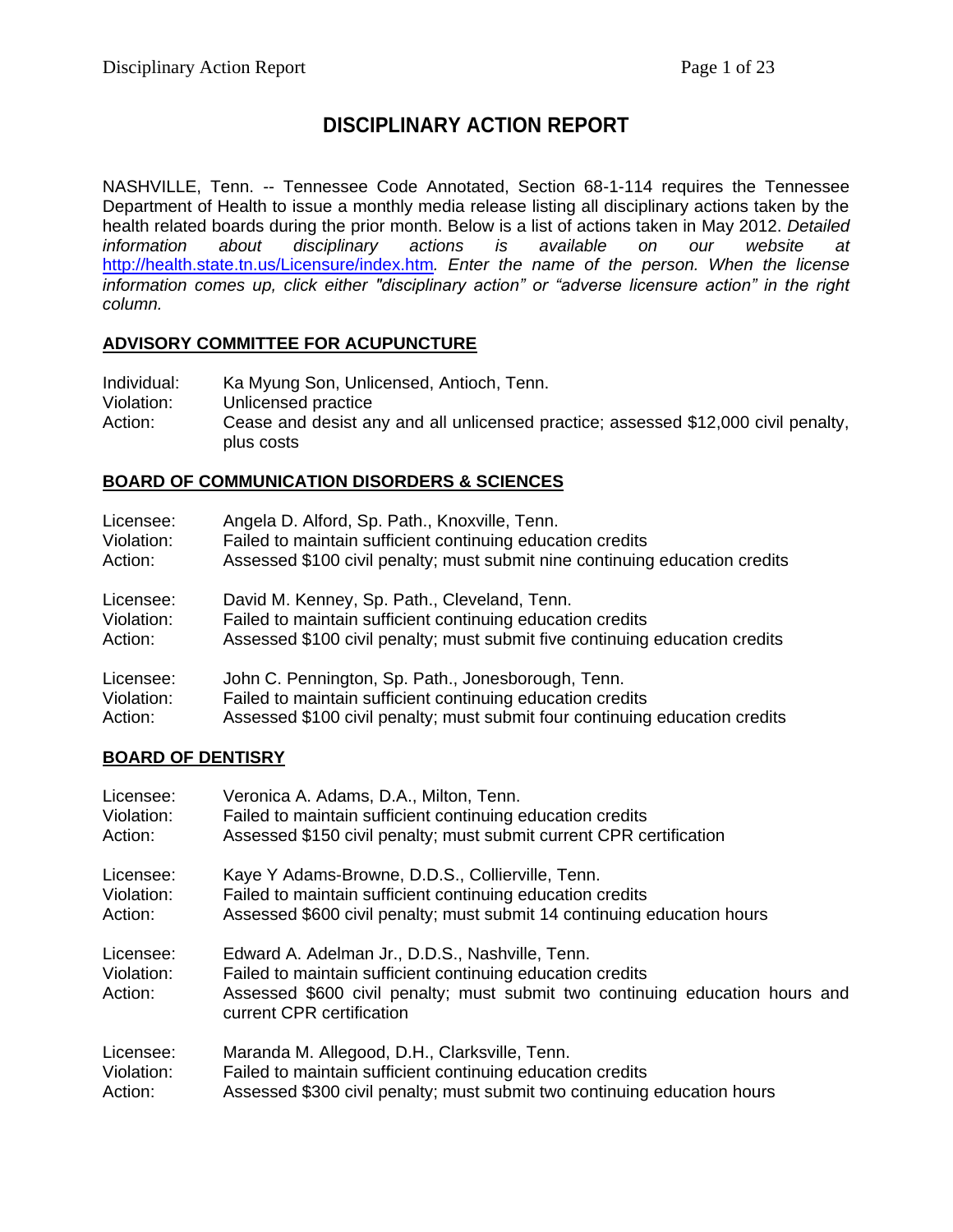| Licensee:<br>Violation:<br>Action: | Jerry L. Batson, D.D.S., Nashville, Tenn.<br>Allowed an individual to perform duties without the appropriate certification and/or<br>registration<br>License reprimanded; assessed \$500 civil penalty |
|------------------------------------|--------------------------------------------------------------------------------------------------------------------------------------------------------------------------------------------------------|
| Licensee:                          | Crystal D. Berens, D.H., Cleveland, Tenn.                                                                                                                                                              |
| Violation:                         | Practicing on expired license                                                                                                                                                                          |
| Action:                            | Assessed \$225 civil penalty                                                                                                                                                                           |
| Licensee:<br>Violation:<br>Action: | Michael L. Bobo, D.D.S., Murray, Ky.<br>Allowed individuals to perform duties without the appropriate certification and/or<br>registration<br>License reprimanded; assessed \$2000 civil penalty       |
| Licensee:                          | Brennice (Gist) Bowling, D.H., Franklin, Tenn.                                                                                                                                                         |
| Violation:                         | Failed to maintain sufficient continuing education credits                                                                                                                                             |
| Action:                            | Assessed \$300 civil penalty; must submit two continuing education hours                                                                                                                               |
| Licensee:                          | Emily O. Burks, D.H., Collierville, Tenn.                                                                                                                                                              |
| Violation:                         | Failed to maintain sufficient continuing education credits                                                                                                                                             |
| Action:                            | Assessed \$300 civil penalty; must submit five continuing education hours                                                                                                                              |
| Licensee:                          | James W. Burks III, D.D.S., Madison, Tenn.                                                                                                                                                             |
| Violation:                         | Failed to maintain sufficient continuing education credits                                                                                                                                             |
| Action:                            | Assessed \$600 civil penalty; must submit two continuing education hours                                                                                                                               |
| Licensee:                          | Shirley D. Byrd, D.H., Chapel Hill, Tenn.                                                                                                                                                              |
| Violation:                         | Practicing on expired license                                                                                                                                                                          |
| Action:                            | Assessed \$450 civil penalty                                                                                                                                                                           |
| Licensee:                          | Kristy D. Carr, D.A., Watauga, Tenn.                                                                                                                                                                   |
| Violation:                         | Failed to maintain sufficient continuing education credits                                                                                                                                             |
| Action:                            | Assessed \$150 civil penalty; must submit current CPR certification                                                                                                                                    |
| Licensee:<br>Violation:<br>Action: | Robert J. Clayton, D.D.S., Memphis, Tenn.<br>Allowed individuals to perform duties without the appropriate certification and/or<br>registration<br>License reprimanded; assessed \$1000 civil penalty  |
| Licensee:                          | Jennifer I. Cook, D.H., West Memphis, Ark.                                                                                                                                                             |
| Violation:                         | Failed to maintain sufficient continuing education credits                                                                                                                                             |
| Action:                            | Assessed \$300 civil penalty; must submit two continuing education hours                                                                                                                               |
| Licensee:                          | Didi A. Dedmon, D.H., Smyrna, Tenn.                                                                                                                                                                    |
| Violation:                         | Failed to maintain sufficient continuing education credits                                                                                                                                             |
| Action:                            | Assessed \$300 civil penalty; must submit one continuing education hour                                                                                                                                |
| Licensee:                          | Katie M. Deware, D.A., Hixson, Tenn.                                                                                                                                                                   |
| Violation:                         | Failed to maintain sufficient continuing education credits                                                                                                                                             |
| Action:                            | Assessed \$150 civil penalty; must submit current CPR certification                                                                                                                                    |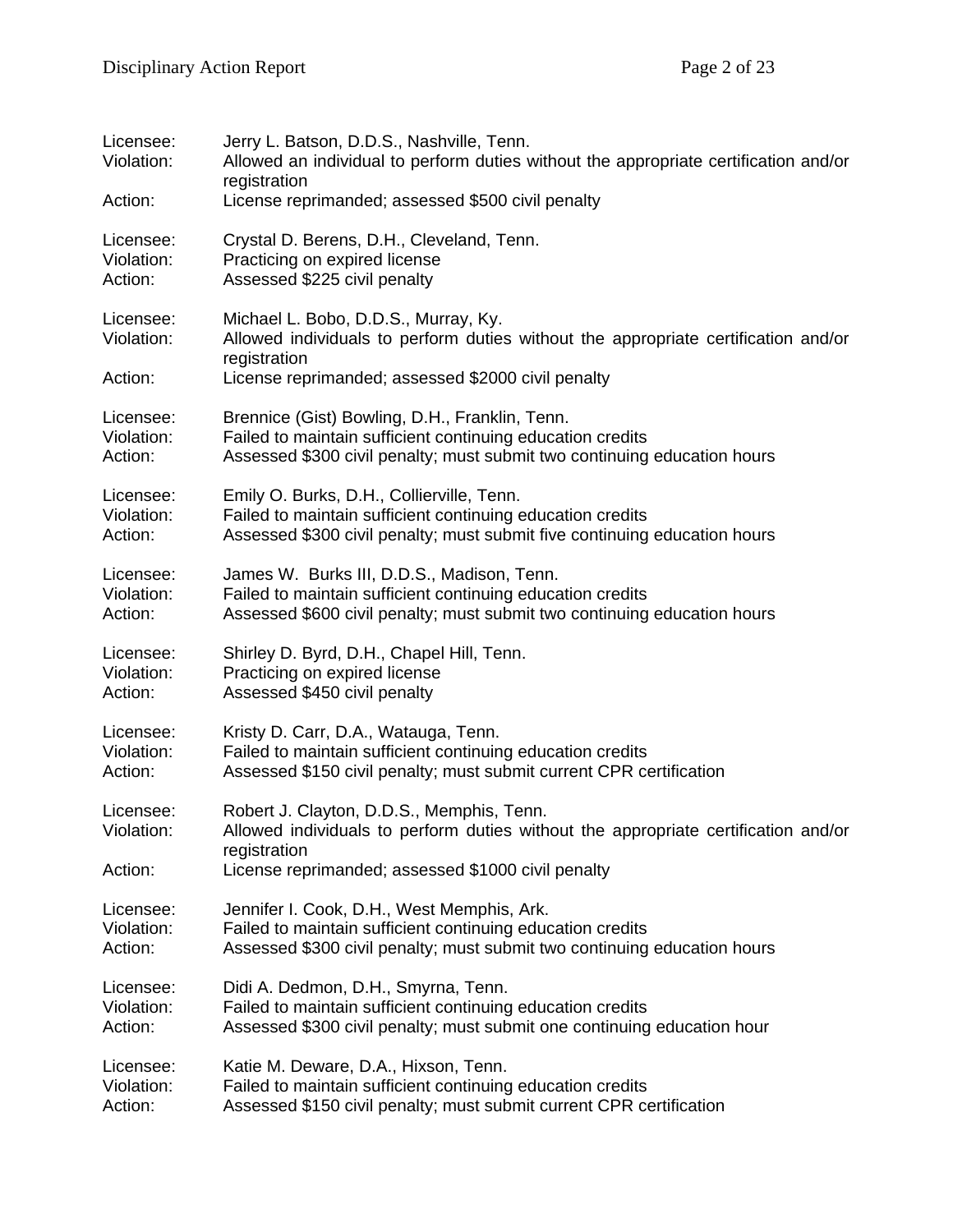| Licensee:<br>Violation:<br>Action: | Terry S. Duvall, D.H., Nashville, Tenn.<br>Practicing on expired license<br>Assessed \$75 civil penalty                                                                                                                                                                                                                         |
|------------------------------------|---------------------------------------------------------------------------------------------------------------------------------------------------------------------------------------------------------------------------------------------------------------------------------------------------------------------------------|
| Licensee:<br>Violation:            | Darren G. Foster, D.D.S., Madison, Tenn.<br>Allowed an individual to perform duties without the appropriate certification and/or<br>registration                                                                                                                                                                                |
| Action:                            | License reprimanded; assessed \$500 civil penalty                                                                                                                                                                                                                                                                               |
| Licensee:<br>Violation:<br>Action: | Stephanie K. Frey, D.A., Nesbit, Ms.<br>Failed to maintain sufficient continuing education credits<br>Assessed \$150 civil penalty; must submit one continuing education credit                                                                                                                                                 |
| Licensee:<br>Violation:<br>Action: | Frank M. Geisenhaver, D.D.S., Bristol, Tenn.<br>Allowed an individual to perform duties without the appropriate certification and/or<br>registration<br>License reprimanded; assessed \$500 civil penalty                                                                                                                       |
| Licensee:<br>Violation:<br>Action: | Margaret L. Godfrey, D.H., Chattanooga, Tenn.<br>Failed to maintain sufficient continuing education credits<br>Assessed \$300 civil penalty; must submit 25 continuing education credits                                                                                                                                        |
| Licensee:<br>Violation:            | Amanda L. Greer, R.D.H., Bristol, Tenn.<br>A violation or attempted violation, directly or indirectly, or assisted in or abetting<br>the violation of, or conspiring to violate, any provision of this chapter or any lawful<br>order of the board issued pursuant thereto or any criminal statute of the state of<br>Tennessee |
| Action:                            | License reprimanded;                                                                                                                                                                                                                                                                                                            |
| Licensee:<br>Violation:            | Frank P. Harrell, D.D.S., Nashville, Tenn.<br>Allowed an individual to perform duties without the appropriate certification and/or<br>registration                                                                                                                                                                              |
| Action:                            | License reprimanded; assessed \$500 civil penalty                                                                                                                                                                                                                                                                               |
| Licensee:<br>Violation:<br>Action: | Karen J. Housley, D.A., Jacksboro, Tenn.<br>Failed to maintain sufficient continuing education credits<br>Assessed \$150 civil penalty; must submit 24 continuing education credits and<br>current CPR certification                                                                                                            |
| Licensee:<br>Violation:<br>Action: | Nicole P. Houston, D.H., Crossville, Tenn.<br>Failed to maintain sufficient continuing education credits<br>Assessed \$300 civil penalty; must submit one continuing education credit                                                                                                                                           |
| Licensee:<br>Violation:            | Ashraf A. Husein, D.D.S., Lakeland, Tenn.<br>Allowed an individual to perform duties without the appropriate certification and/or<br>registration                                                                                                                                                                               |
| Action:                            | License reprimanded; assessed \$500 civil penalty                                                                                                                                                                                                                                                                               |
| Licensee:<br>Violation:            | Amber B. Johnson, D.D.S., Madison, Tenn.<br>Allowed an individual to perform duties without the appropriate certification and/or                                                                                                                                                                                                |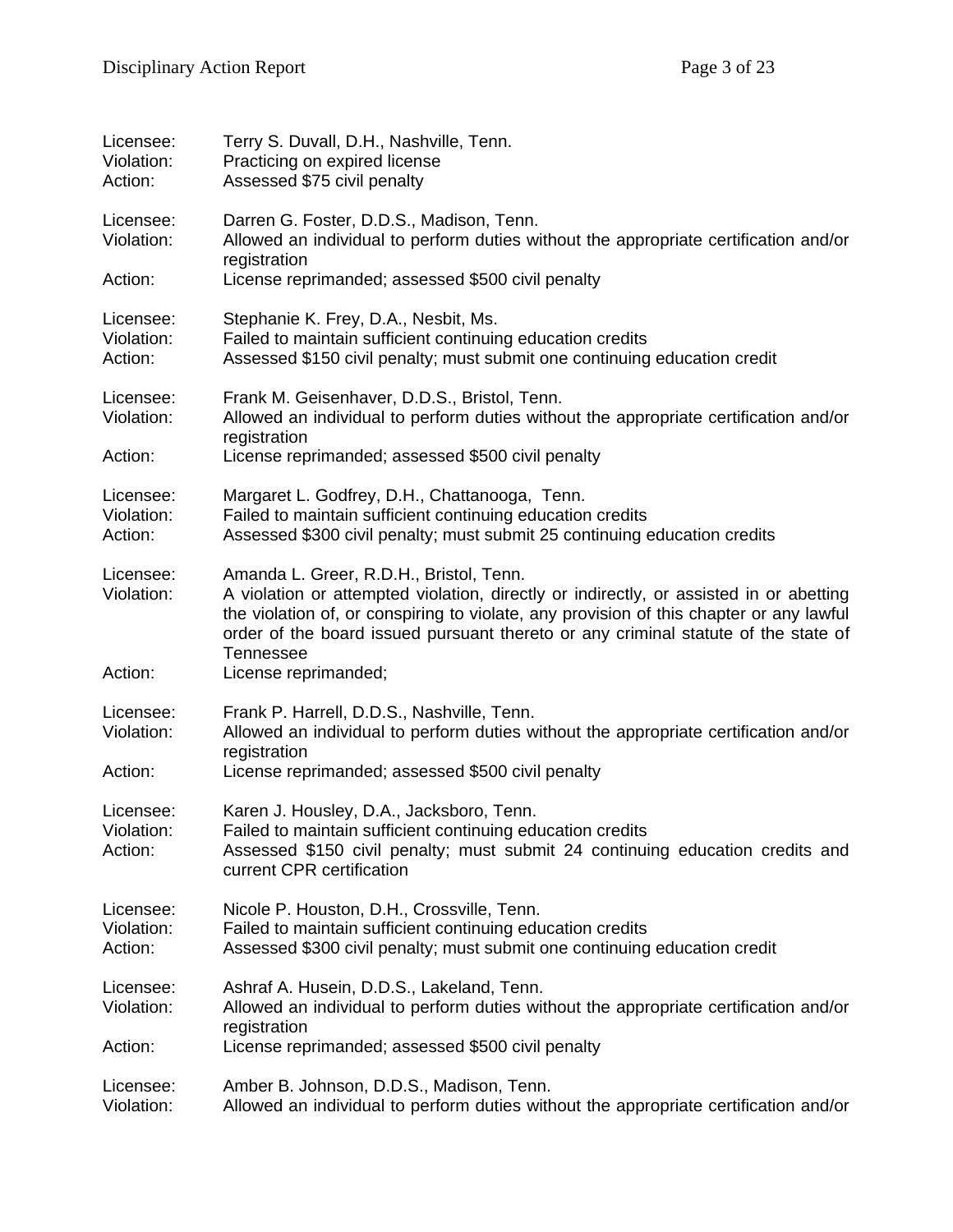| Action:                            | registration<br>License reprimanded; assessed \$500 civil penalty                                                                                                                                                                                                                                                                                                                                   |
|------------------------------------|-----------------------------------------------------------------------------------------------------------------------------------------------------------------------------------------------------------------------------------------------------------------------------------------------------------------------------------------------------------------------------------------------------|
| Licensee:<br>Violation:<br>Action: | Victoria L. Johnson, D.A., Tiptonville, Tenn.<br>Practicing on expired license<br>Assessed \$100 civil penalty                                                                                                                                                                                                                                                                                      |
| Licensee:<br>Violation:<br>Action: | Frank S. Kail, D.D.S., Bells, Tenn.<br>Allowed an individual to perform duties without the appropriate certification and/or<br>registration<br>License reprimanded; assessed \$500 civil penalty                                                                                                                                                                                                    |
| Licensee:<br>Violation:<br>Action: | Karen E. Kenney, D.A., Collierville, Tenn.<br>Practicing on expired license<br>Assessed \$450 civil penalty                                                                                                                                                                                                                                                                                         |
| Licensee:<br>Violation:<br>Action: | Joseph M. Leonard, D.D.S., Bells, Tenn.<br>Allowed an individual to perform duties without the appropriate certification and/or<br>registration<br>License reprimanded; assessed \$500 civil penalty                                                                                                                                                                                                |
| Licensee:<br>Violation:<br>Action: | Christopher G. Lewis, D.A., Sardis, Ms.<br>Unprofessional, dishonorable or unethical conduct; performing dental procedures<br>not in the scope of practice of a dental assistant<br>License reprimanded; must cease and desist performing procedures that require<br>any dental licensure or certification until licensed or registered with the board;<br>assessed \$300 civil penalty, plus costs |
| Licensee:<br>Violation:<br>Action: | Alissa K. Lloyd, D.A., Memphis, Tenn.<br>Practicing on an expired license<br>Assessed \$150 civil penalty                                                                                                                                                                                                                                                                                           |
| Licensee:<br>Violation:<br>Action: | Mark S. Mappes, D.D.S., Nashville, Tenn.<br>Allowed an individual to perform duties without the appropriate certification and/or<br>registration<br>License reprimanded; assessed \$500 civil penalty                                                                                                                                                                                               |
| Licensee:<br>Violation:<br>Action: | Timothy J. McNeely, D.D.S., Brentwood, Tenn.<br>Unprofessional, dishonorable or unethical conduct; violation of board order<br>License revoked                                                                                                                                                                                                                                                      |
| Licensee:<br>Violation:            | Rodric L. Miller, D.D.S., Memphis, Tenn.<br>Allowed an individual to perform duties without the appropriate certification and/or<br>registration                                                                                                                                                                                                                                                    |
| Action:                            | License reprimanded; assessed \$500 civil penalty                                                                                                                                                                                                                                                                                                                                                   |
| Licensee:<br>Violation:<br>Action: | Wanda E. Moreta, D.D.S., Memphis, Tenn.<br>Allowed an individual to perform duties without the appropriate certification and/or<br>registration<br>License reprimanded; assessed \$500 civil penalty                                                                                                                                                                                                |
|                                    |                                                                                                                                                                                                                                                                                                                                                                                                     |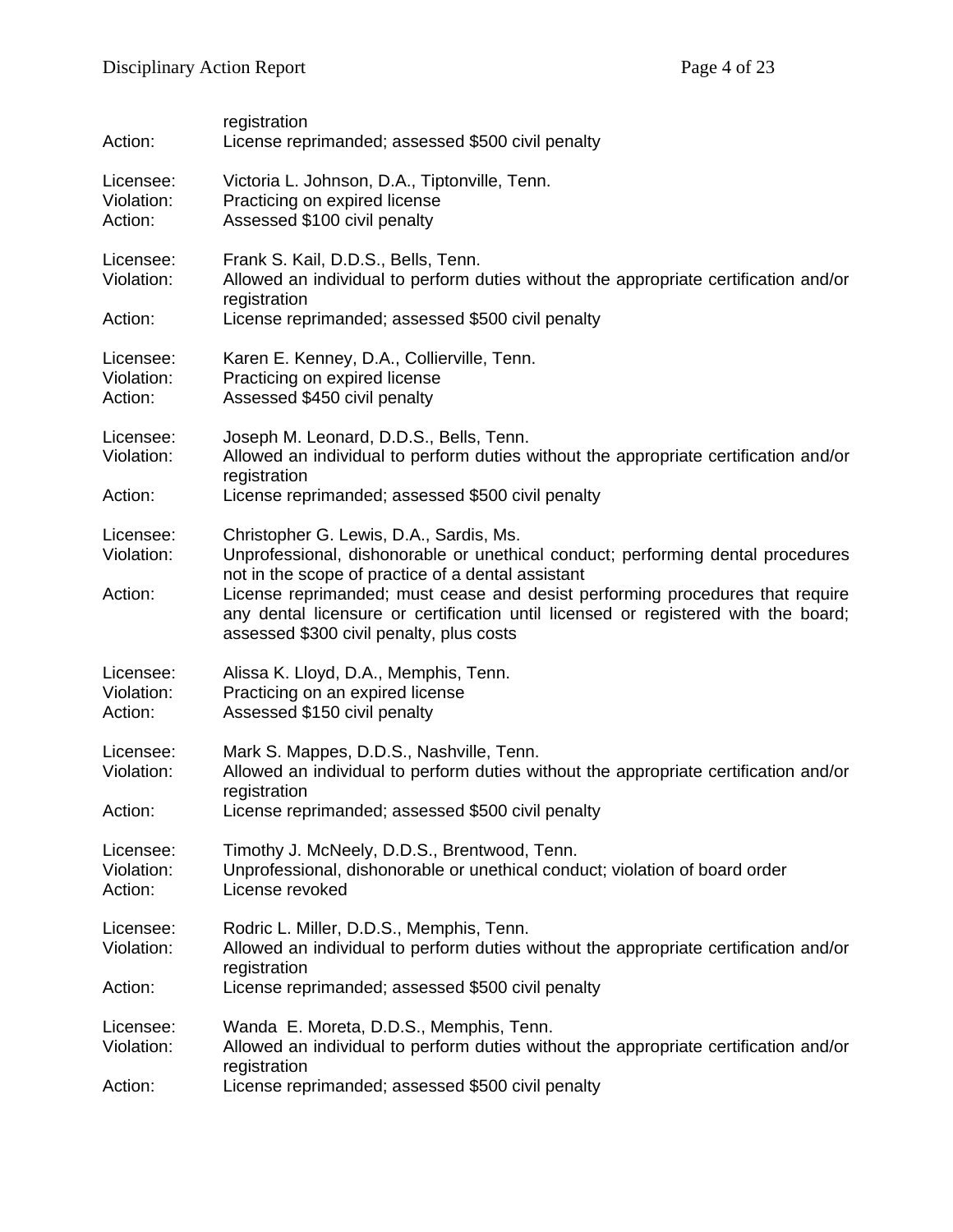| Licensee:<br>Violation:<br>Action: | Gayla J. Needham, D.H., Graysville, Tenn.<br>Failed to maintain sufficient continuing education credits<br>Assessed \$300 civil penalty; must submit current CPR certification                                                                                                                                                                                                                                                                                                                                     |
|------------------------------------|--------------------------------------------------------------------------------------------------------------------------------------------------------------------------------------------------------------------------------------------------------------------------------------------------------------------------------------------------------------------------------------------------------------------------------------------------------------------------------------------------------------------|
| Licensee:<br>Violation:<br>Action: | John S Paffrath, D.D.S., Erin, Tenn.<br>Dispensing, prescribing or otherwise distributing any controlled substances or any<br>other drug not in the course of professional practice, or not in good faith to relieve<br>pain and suffering or not to cure an ailment, physical infirmity or disease;<br>prescribing drugs for other than legitimate dental purposes<br>License suspended for 18 months; must permanently retire Drug Enforcement<br>Agency Certificate; assessed \$3,500 civil penalty, plus costs |
| Licensee:<br>Violation:<br>Action: | Purvi C. Patel, D.H., Lakeland, Tenn.<br>Failed to maintain sufficient continuing education credits<br>Assessed \$300 civil penalty; must submit 30 continuing education credits and<br>current CPR certification                                                                                                                                                                                                                                                                                                  |
| Licensee:<br>Violation:<br>Action: | Gloria Pryor, D.D.S, Memphis, Tenn.<br>Allowed an individual to perform duties without the appropriate certification and/or<br>registration<br>License reprimanded; assessed \$500 civil penalty                                                                                                                                                                                                                                                                                                                   |
| Licensee:<br>Violation:<br>Action: | David A. Ray, D.D.S., Knoxville, Tenn.<br>Failed to maintain sufficient continuing education credits<br>Assessed \$600 civil penalty; must submit current CPR certification                                                                                                                                                                                                                                                                                                                                        |
| Licensee:<br>Violation:<br>Action: | Natalie Richardson, D.A., Bell Buckle, Tenn.<br>Practicing on expired license<br>Assessed \$200 civil penalty                                                                                                                                                                                                                                                                                                                                                                                                      |
| Licensee:<br>Violation:<br>Action: | Brandon Roller, D.D.S, Bristol, Tenn.<br>Allowed an individual to perform duties without the appropriate certification and/or<br>registration<br>License reprimanded; assessed \$500 civil penalty                                                                                                                                                                                                                                                                                                                 |
| Licensee:<br>Violation:<br>Action: | David R. Sain, D.D.S, Murfreesboro, Tenn.<br>Allowed an individual to perform duties without the appropriate certification and/or<br>registration<br>License reprimanded; assessed \$500 civil penalty                                                                                                                                                                                                                                                                                                             |
| Licensee:<br>Violation:<br>Action: | Debbie A. Satterfield, D.H., Harrison, Tenn.<br>Failed to maintain sufficient continuing education credits<br>Assessed \$300 civil penalty; must submit five hours of continuing education<br>credits                                                                                                                                                                                                                                                                                                              |
| Licensee:<br>Violation:<br>Action: | Ann C. Smith, D.H., Evensville, Tenn.<br>Failed to maintain sufficient continuing education credits<br>Assessed \$300 civil penalty; must submit current CPR certification that was<br>conducted in person and included a skills examination on a manikin with a certified<br>instructor                                                                                                                                                                                                                           |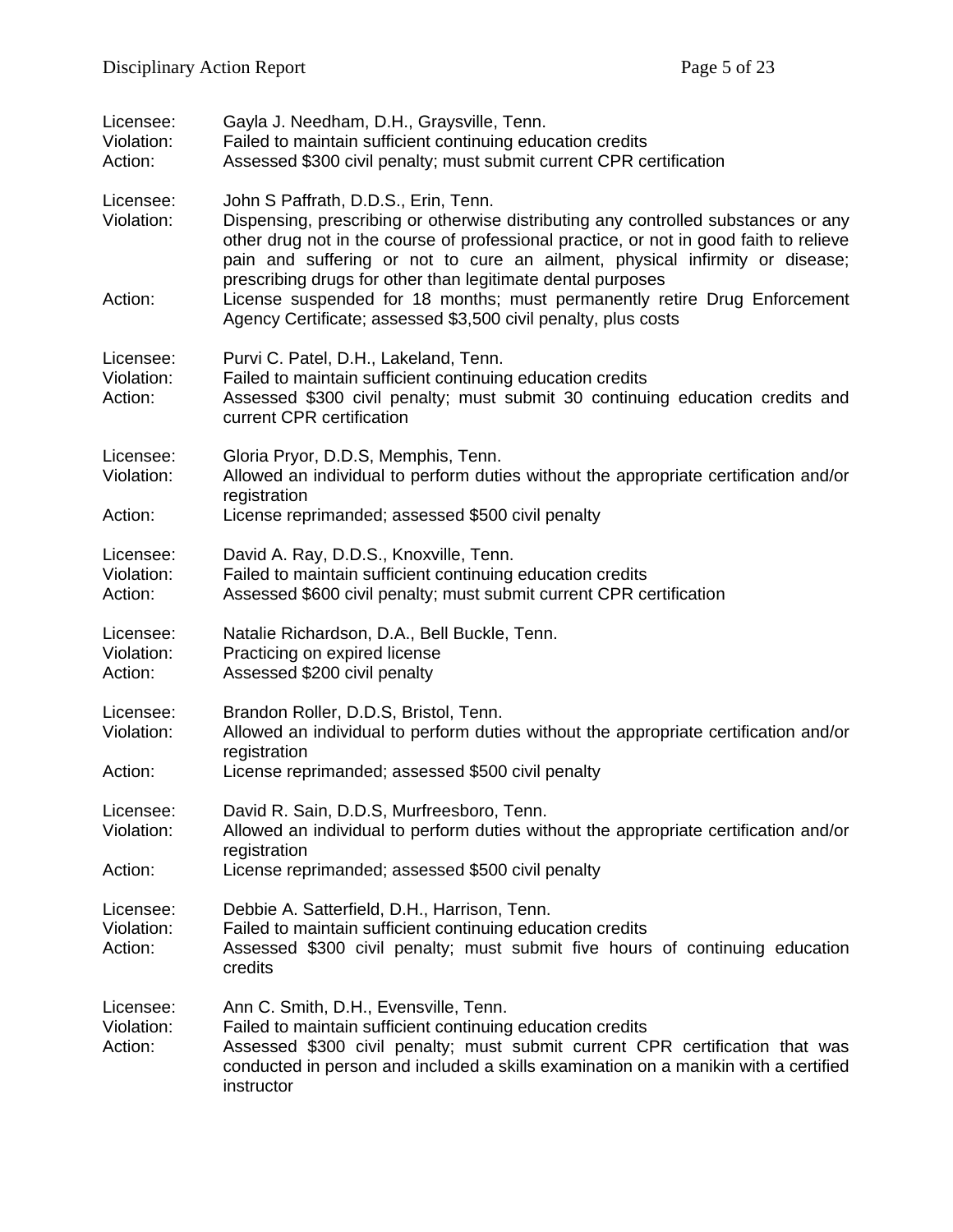| Licensee:<br>Violation:            | Floyd Taylor, D.D.S., Madison, Tenn.<br>Allowed an individual to perform duties without the appropriate certification and/or<br>registration                                                                                   |
|------------------------------------|--------------------------------------------------------------------------------------------------------------------------------------------------------------------------------------------------------------------------------|
| Action:                            | License reprimanded; assessed \$500 civil penalty                                                                                                                                                                              |
| Licensee:<br>Violation:<br>Action: | Charles F. Tompkins III, D.D.S., Harrogate, Tenn.<br>Failed to maintain sufficient continuing education credits<br>Assessed \$600 civil penalty; must submit two continuing education credits and<br>current CPR certification |
| Licensee:<br>Violation:<br>Action: | Tina L. Townsel, D.A., Memphis, Tenn.<br>Practicing on an expired license<br>Assessed \$250 civil penalty                                                                                                                      |
| Licensee:<br>Violation:<br>Action: | Philip B. Vickery, D.D.S., White House, Tenn.<br>Allowed an individual to perform duties without the appropriate certification and/or<br>registration<br>License reprimanded; assessed \$500 civil penalty                     |
|                                    |                                                                                                                                                                                                                                |
| Licensee:<br>Violation:            | Rick Q. Vu, D.D.S., Nashville, Tenn.<br>Allowed an individual to perform duties without the appropriate certification and/or<br>registration                                                                                   |
| Action:                            | License reprimanded; assessed \$500 civil penalty                                                                                                                                                                              |
| Licensee:<br>Violation:<br>Action: | Jennifer N. Walker, D.A., Chapmansboro, Tenn.<br>Practicing on an expired license<br>Assessed \$100 civil penalty                                                                                                              |
| Licensee:<br>Violation:<br>Action: | Jasmine D. Webb, D.A., Nashville, Tenn.<br>Practicing on an expired license<br>Assessed \$500 civil penalty                                                                                                                    |
| Licensee:<br>Violation:<br>Action: | Ashley Williams, D.D.S, Memphis, Tenn.<br>Allowed an individual to perform duties without the appropriate certification and/or<br>registration<br>License reprimanded; assessed \$500 civil penalty                            |
| Licensee:<br>Violation:<br>Action: | Angela M. Wilson, D.A., Goodlettsville, Tenn.<br>Failed to maintain sufficient continuing education credits<br>Assessed \$150 civil penalty; must submit 13 continuing education credits and<br>current CPR certification      |
| Licensee:<br>Violation:            | Courtney Wilson, D.D.S, Memphis, Tenn.<br>Allowed an individual to perform duties without the appropriate certification and/or<br>registration                                                                                 |
| Action:                            | License reprimanded; assessed \$500 civil penalty                                                                                                                                                                              |
| Licensee:<br>Violation:<br>Action: | Gary Wilson, D.D.S, Memphis, Tenn.<br>Allowed an individual to perform duties without the appropriate certification and/or<br>registration<br>License reprimanded; assessed \$500 civil penalty                                |
|                                    |                                                                                                                                                                                                                                |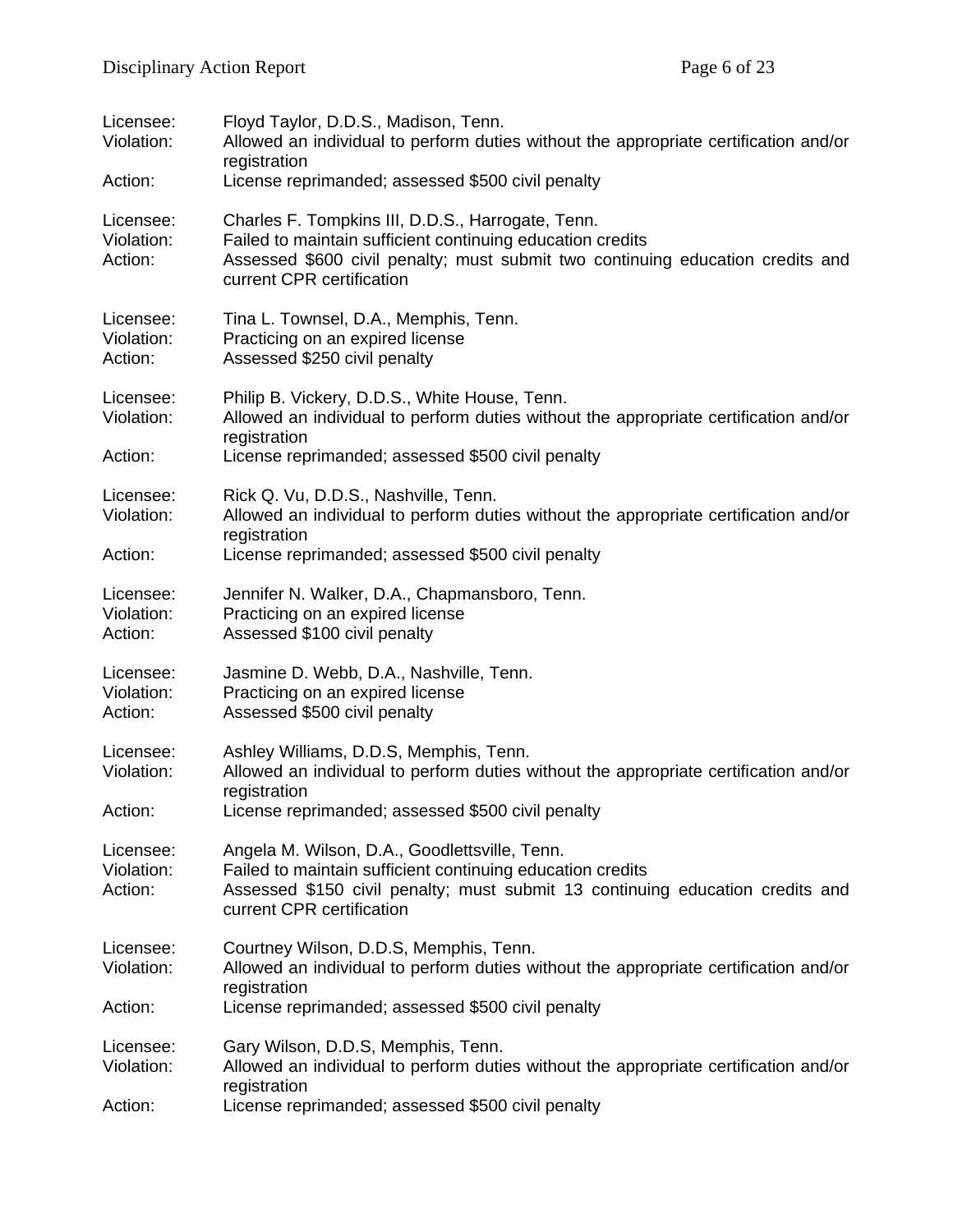# **BOARD OF MASSAGE LICENSURE**

| Licensee:                            | Tawny S. Anderson, L.M.T., Bristol, Tenn.                                                                                                                                               |
|--------------------------------------|-----------------------------------------------------------------------------------------------------------------------------------------------------------------------------------------|
| Violation:                           | Failed to maintain sufficient continuing education credits                                                                                                                              |
| Action:                              | Assessed \$250 civil penalty; must submit 10 continuing education credits                                                                                                               |
| Licensee:                            | John C. Barbee, L.M.T., Knoxville, Tenn.                                                                                                                                                |
| Violation:                           | Failed to maintain sufficient continuing education credits                                                                                                                              |
| Action:                              | Assessed \$275 civil penalty; must submit 11 continuing education credits                                                                                                               |
| Licensee:                            | Liana M. Berry, L.M.T., Columbia, Tenn.                                                                                                                                                 |
| Violation:                           | Failed to maintain sufficient continuing education credits                                                                                                                              |
| Action:                              | Assessed \$200 civil penalty; must submit eight continuing education credits                                                                                                            |
| Individual:<br>Violation:<br>Action: | Jodie Brown, Unlicensed, Knoxville, Tenn.<br>Unlicensed practice of massage therapy<br>Cease and desist practicing massage therapy without a license; assessed \$2,000<br>civil penalty |
| Licensee:                            | April S. Byrd, L.M.T., Nashville, Tenn.                                                                                                                                                 |
| Violation:                           | Failed to maintain sufficient continuing education credits                                                                                                                              |
| Action:                              | Assessed \$775 civil penalty; must submit 31 continuing education credits                                                                                                               |
| Licensee:                            | Caroline M. Carpenter, L.M.T., Memphis, Tenn.                                                                                                                                           |
| Violation:                           | Failed to maintain sufficient continuing education credits                                                                                                                              |
| Action:                              | Assessed \$250 civil penalty; must submit 10 continuing education credits                                                                                                               |
| Licensee:                            | Trina S. Carpenter, L.M.T., Knoxville, Tenn.                                                                                                                                            |
| Violation:                           | Failed to maintain sufficient continuing education credits                                                                                                                              |
| Action:                              | Assessed \$200 civil penalty; must submit eight continuing education credits                                                                                                            |
| Licensee:                            | Francine M. Caviano, L.M.T., Clarksville, Tenn.                                                                                                                                         |
| Violation:                           | Failed to maintain sufficient continuing education credits                                                                                                                              |
| Action:                              | Assessed \$200 civil penalty; must submit eight continuing education credits                                                                                                            |
| Licensee:                            | Ann Y. Classon, L.M.T., Maryville, Tenn.                                                                                                                                                |
| Violation:                           | Failed to maintain sufficient continuing education credits                                                                                                                              |
| Action:                              | Assessed \$775 civil penalty; must submit 31 continuing education credits                                                                                                               |
| Licensee:                            | Crystal D. Cline, L.M.T., Murfreesboro, Tenn.                                                                                                                                           |
| Violation:                           | Failed to maintain sufficient continuing education credits                                                                                                                              |
| Action:                              | Assessed \$250 civil penalty; must submit 10 continuing education credits                                                                                                               |
| Licensee:                            | Barbara J. Condon, L.M.T., Knoxville, Tenn.                                                                                                                                             |
| Violation:                           | Failed to maintain sufficient continuing education credits                                                                                                                              |
| Action:                              | Assessed \$250 civil penalty; must submit 10 continuing education credits                                                                                                               |
| Licensee:                            | Glenn T. Collins, L.M.T., Jackson, Tenn.                                                                                                                                                |
| Violation:                           | Failed to maintain sufficient continuing education credits                                                                                                                              |
| Action:                              | Assessed \$200 civil penalty; must submit eight continuing education credits                                                                                                            |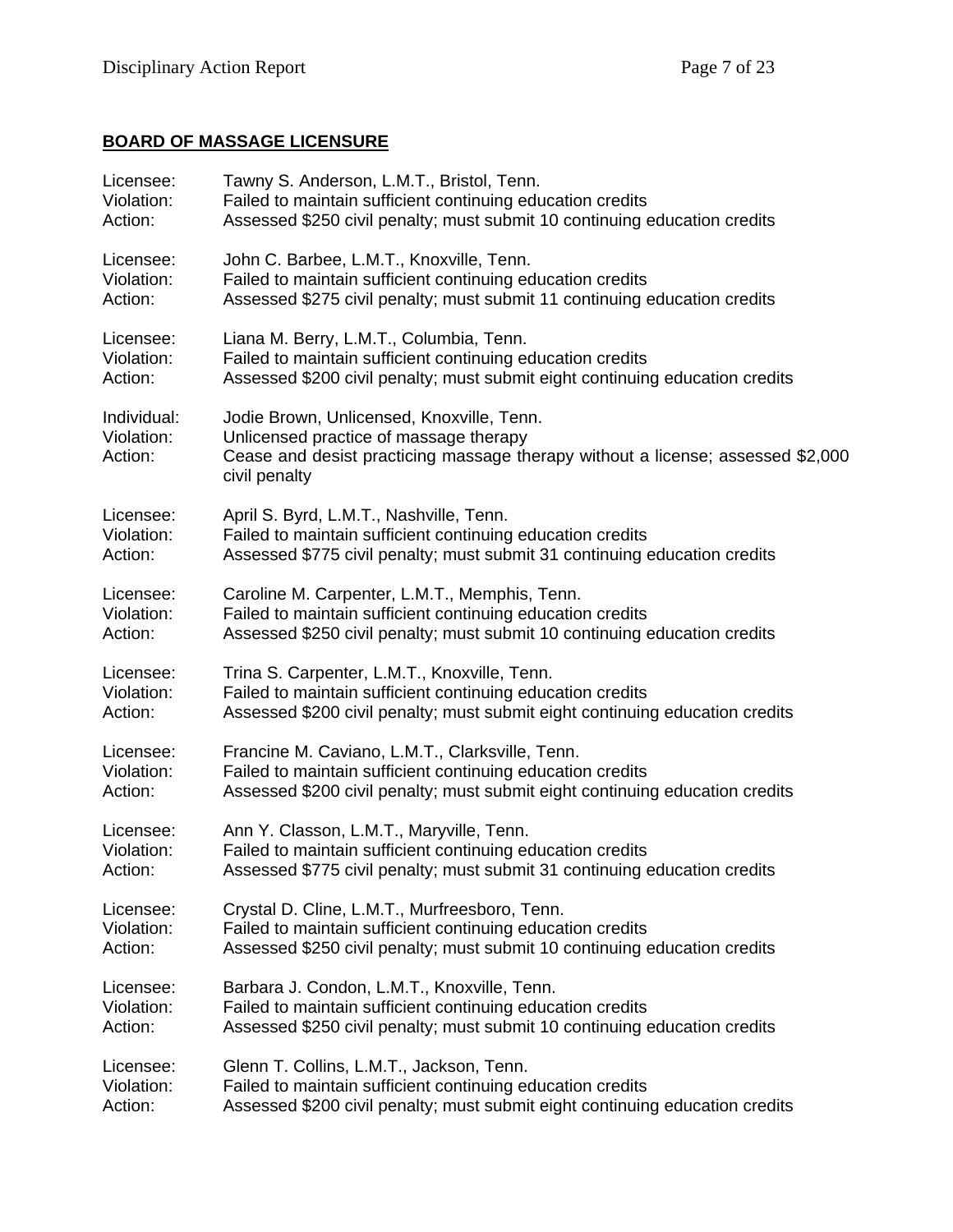| Licensee:  | Clara C. Collinsworth, L.M.T., New Market, Tenn.                             |
|------------|------------------------------------------------------------------------------|
| Violation: | Failed to maintain sufficient continuing education credits                   |
| Action:    | Assessed \$200 civil penalty; must submit eight continuing education credits |
| Licensee:  | Marcella Crislip, L.M.T., Elizabethton, Tenn.                                |
| Violation: | Failed to maintain sufficient continuing education credits                   |
| Action:    | Assessed \$550 civil penalty; must submit 22 continuing education credits    |
| Licensee:  | Megan R. Davidson, L.M.T., Hendersonville, Tenn.                             |
| Violation: | Failed to maintain sufficient continuing education credits                   |
| Action:    | Assessed \$275 civil penalty; must submit 11 continuing education credits    |
| Licensee:  | Amanda D. Dickens, L.M.T., Belfast, Tenn.                                    |
| Violation: | Failed to maintain sufficient continuing education credits                   |
| Action:    | Assessed \$200 civil penalty; must submit eight continuing education credits |
| Licensee:  | Joan Docekal, L.M.T., Tullahoma, Tenn.                                       |
| Violation: | Failed to maintain sufficient continuing education credits                   |
| Action:    | Assessed \$675 civil penalty; must submit 27 continuing education credits    |
| Licensee:  | James A Dockery, L.M.T., Knoxville, Tenn.                                    |
| Violation: | Failed to maintain sufficient continuing education credits                   |
| Action:    | Assessed \$475 civil penalty; must submit 19 continuing education credits    |
| Licensee:  | Billie S. Foster, L.M.T., Pulaski, Tenn.                                     |
| Violation: | Failed to maintain sufficient continuing education credits                   |
| Action:    | Assessed \$775 civil penalty; must submit 31 continuing education credits    |
| Licensee:  | Nathan A. Fox, L.M.T., Knoxville, Tenn.                                      |
| Violation: | Failed to maintain sufficient continuing education credits                   |
| Action:    | Assessed \$275 civil penalty; must submit 11 continuing education credits    |
| Licensee:  | Deborah G. Franklin, L.M.T., Germantown, Tenn.                               |
| Violation: | Failed to maintain sufficient continuing education credits                   |
| Action:    | Assessed \$175 civil penalty; must submit seven continuing education credits |
| Licensee:  | Cheryl D. Gant, L.M.T., Nashville, Tenn.                                     |
| Violation: | Failed to maintain sufficient continuing education credits                   |
| Action:    | Assessed \$775 civil penalty; must submit 31 continuing education credits    |
| Licensee:  | Linda K. Garrison, L.M.T., Knoxville, Tenn.                                  |
| Violation: | Failed to maintain sufficient continuing education credits                   |
| Action:    | Assessed \$225 civil penalty; must submit nine continuing education credits  |
| Licensee:  | Shirley A. Griffin, L.M.T., Nashville, Tenn.                                 |
| Violation: | Failed to maintain sufficient continuing education credits                   |
| Action:    | Assessed \$225 civil penalty; must submit nine continuing education credits  |
| Licensee:  | Charnold L. Hale, L.M.T., Hixson, Tenn.                                      |
| Violation: | Failed to maintain sufficient continuing education credits                   |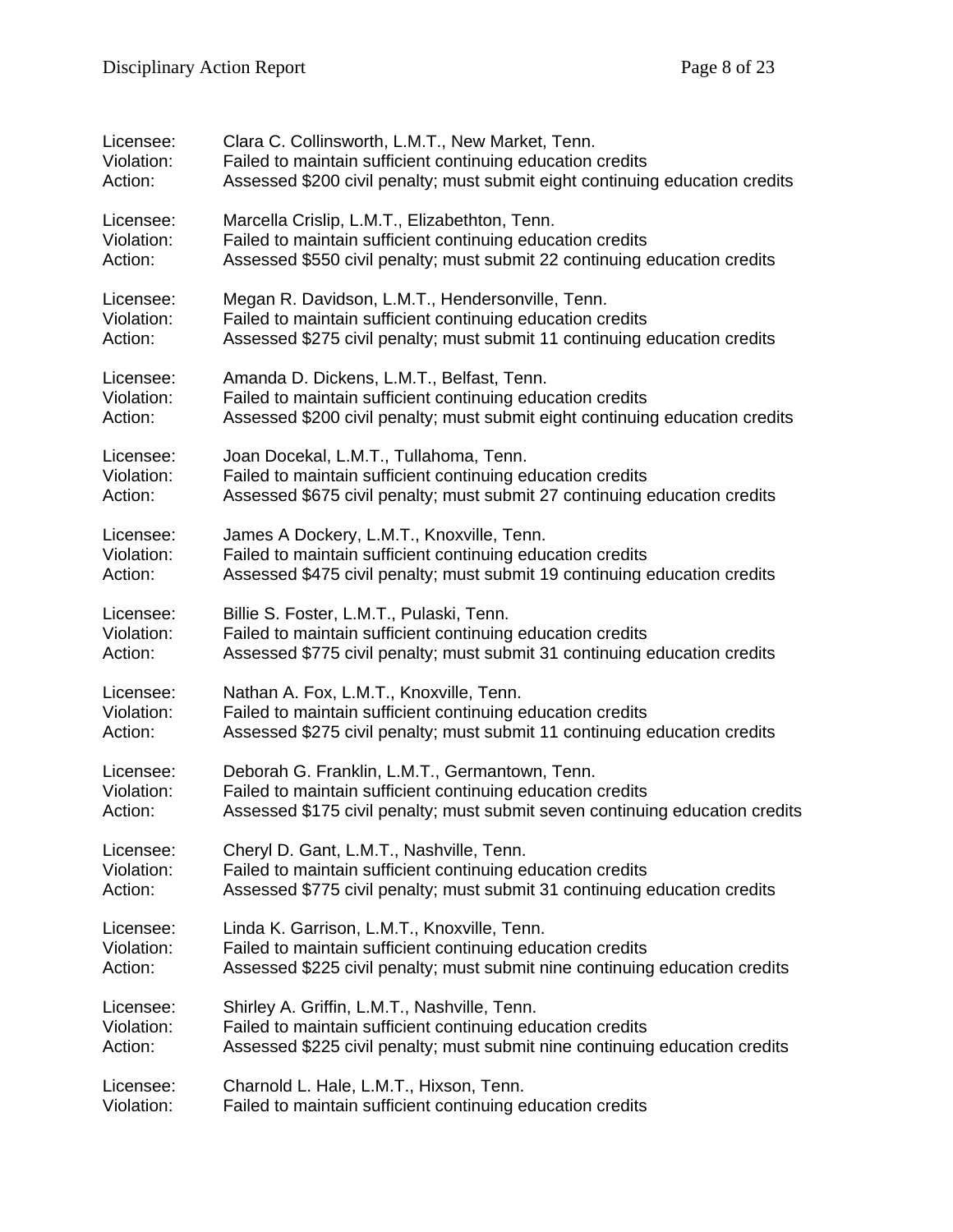| Action:    | Assessed \$200 civil penalty; must submit eight continuing education credits |
|------------|------------------------------------------------------------------------------|
| Licensee:  | Crystal L. Hale, L.M.T., Manchester, Tenn.                                   |
| Violation: | Failed to maintain sufficient continuing education credits                   |
| Action:    | Assessed \$475 civil penalty; must submit 19 continuing education credits    |
| Licensee:  | Jean C. Hampton, L.M.T., Lebanon, Tenn.                                      |
| Violation: | Failed to maintain sufficient continuing education credits                   |
| Action:    | Assessed \$775 civil penalty; must submit 31 continuing education credits    |
| Licensee:  | Jon M. Harvey, L.M.T., Germantown, Tenn.                                     |
| Violation: | Failed to maintain sufficient continuing education credits                   |
| Action:    | Assessed \$475 civil penalty; must submit 19 continuing education credits    |
| Licensee:  | Kathy B. Haynie, L.M.T., Lakeland, Tenn.                                     |
| Violation: | Failed to maintain sufficient continuing education credits                   |
| Action:    | Assessed \$200 civil penalty; must submit eight continuing education credits |
| Licensee:  | Brandy J. Hicks, L.M.T., Hernando, Miss.                                     |
| Violation: | Failed to maintain sufficient continuing education credits                   |
| Action:    | Assessed \$325 civil penalty; must submit 13 continuing education credits    |
| Licensee:  | Karen E. Holman, L.M.T., Antioch, Tenn.                                      |
| Violation: | Failed to maintain sufficient continuing education credits                   |
| Action:    | Assessed \$775 civil penalty; must submit 31 continuing education credits    |
| Licensee:  | Ellen A. Huber, L.M.T., Johnson City, Tenn.                                  |
| Violation: | Failed to maintain sufficient continuing education credits                   |
| Action:    | Assessed \$200 civil penalty; must submit eight continuing education credits |
| Licensee:  | Scott L. Ingell, L.M.T., Chattanooga, Tenn.                                  |
| Violation: | Failed to maintain sufficient continuing education credits                   |
| Action:    | Assessed \$475 civil penalty; must submit 19 continuing education credits    |
| Licensee:  | Travis A Jackson, L.M.T., Asheville, N.C.                                    |
| Violation: | Failed to maintain sufficient continuing education credits                   |
| Action:    | Assessed \$200 civil penalty; must submit eight continuing education credits |
| Licensee:  | Julie D. Kamran, L.M.T., Ringgold, Ga.                                       |
| Violation: | Failed to maintain sufficient continuing education credits                   |
| Action:    | Assessed \$225 civil penalty; must submit nine continuing education credits  |
| Licensee:  | Jon M. Livaudais, L.M.T., Memphis, Tenn.                                     |
| Violation: | Failed to maintain sufficient continuing education credits                   |
| Action:    | Assessed \$775 civil penalty; must submit 31 continuing education credits    |
| Licensee:  | Carmen M. Mabry, L.M.T., Murfreesboro, Tenn.                                 |
| Violation: | Failed to maintain sufficient continuing education credits                   |
| Action:    | Assessed \$475 civil penalty; must submit 19 continuing education credits    |
| Licensee:  | Donny R. McCaleb, L.M.T., Nashville, Tenn.                                   |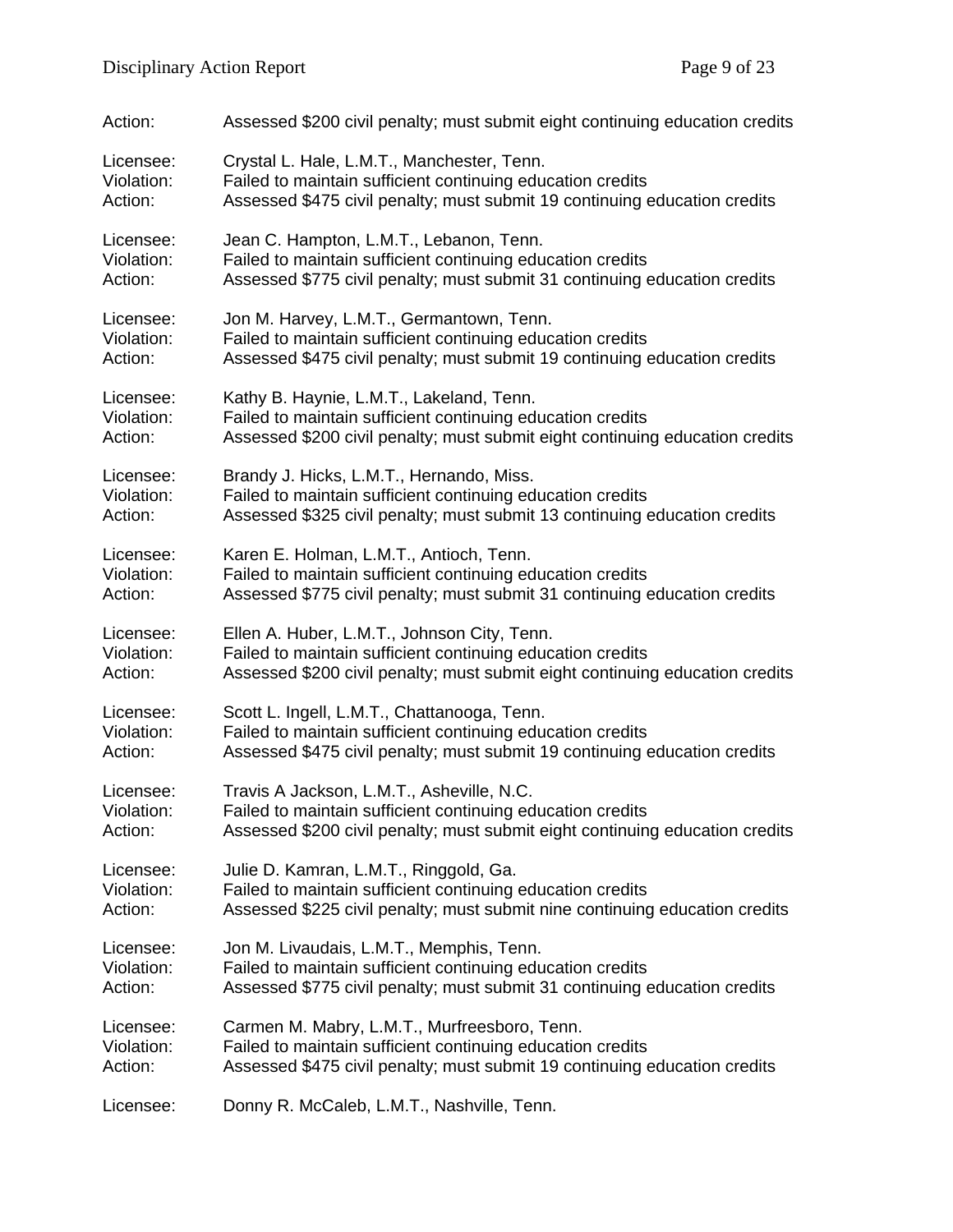| Violation: | Failed to maintain sufficient continuing education credits                |
|------------|---------------------------------------------------------------------------|
| Action:    | Assessed \$675 civil penalty; must submit 27 continuing education credits |
| Licensee:  | Allen T. Mickelsen, L.M.T., Madison, Tenn.                                |
| Violation: | Failed to maintain sufficient continuing education credits                |
| Action:    | Assessed \$775 civil penalty; must submit 31 continuing education credits |
| Licensee:  | Victoria E. Millar, L.M.T., Nashville, Tenn.                              |
| Violation: | Failed to maintain sufficient continuing education credits                |
| Action:    | Assessed \$775 civil penalty; must submit 31 continuing education credits |
| Licensee:  | Lita G. Minor, L.M.T., Pegram, Tenn.                                      |
| Violation: | Failed to maintain sufficient continuing education credits                |
| Action:    | Assessed \$250 civil penalty; must submit 10 continuing education credits |
| Licensee:  | Rhonda M. Myers, L.M.T., Cleveland, Tenn.                                 |
| Violation: | Failed to maintain sufficient continuing education credits                |
| Action:    | Assessed \$775 civil penalty; must submit 31 continuing education credits |
| Licensee:  | Lydie M. Ometto, L.M.T., Johnson City, Tenn.                              |
| Violation: | Failed to maintain sufficient continuing education credits                |
| Action:    | Assessed \$625 civil penalty; must submit 25 continuing education credits |
| Licensee:  | Catherine M. Painter, L.M.T., Jacksboro, Tenn.                            |
| Violation: | Failed to maintain sufficient continuing education credits                |
| Action:    | Assessed \$775 civil penalty; must submit 31 continuing education credits |
| Licensee:  | Sandra J. Phelps, L.M.T., Tullahoma, Tenn.                                |
| Violation: | Failed to maintain sufficient continuing education credits                |
| Action:    | Assessed \$775 civil penalty; must submit 31 continuing education credits |
| Licensee:  | Vance Poss, L.M.T., Franklin, Tenn.                                       |
| Violation: | Failed to maintain sufficient continuing education credits                |
| Action:    | Assessed \$775 civil penalty; must submit 31 continuing education credits |
| Licensee:  | Traci, E. Quinton, L.M.T., Conyers, Ga.                                   |
| Violation: | Failed to maintain sufficient continuing education credits                |
| Action:    | Assessed \$475 civil penalty; must submit 19 continuing education credits |
| Licensee:  | Nikki E. Reynolds, L.M.T., Ocoee, Tenn.                                   |
| Violation: | Failed to maintain sufficient continuing education credits                |
| Action:    | Assessed \$425 civil penalty; must submit 17 continuing education credits |
| Licensee:  | James K, Rice, L.M.T., Nashville, Tenn.                                   |
| Violation: | Failed to maintain sufficient continuing education credits                |
| Action:    | Assessed \$275 civil penalty; must submit 11 continuing education credits |
| Licensee:  | Kenneth L. Robinson, L.M.T., Knoxville, Tenn.                             |
| Violation: | Failed to maintain sufficient continuing education credits                |
| Action:    | Assessed \$775 civil penalty; must submit 31 continuing education credits |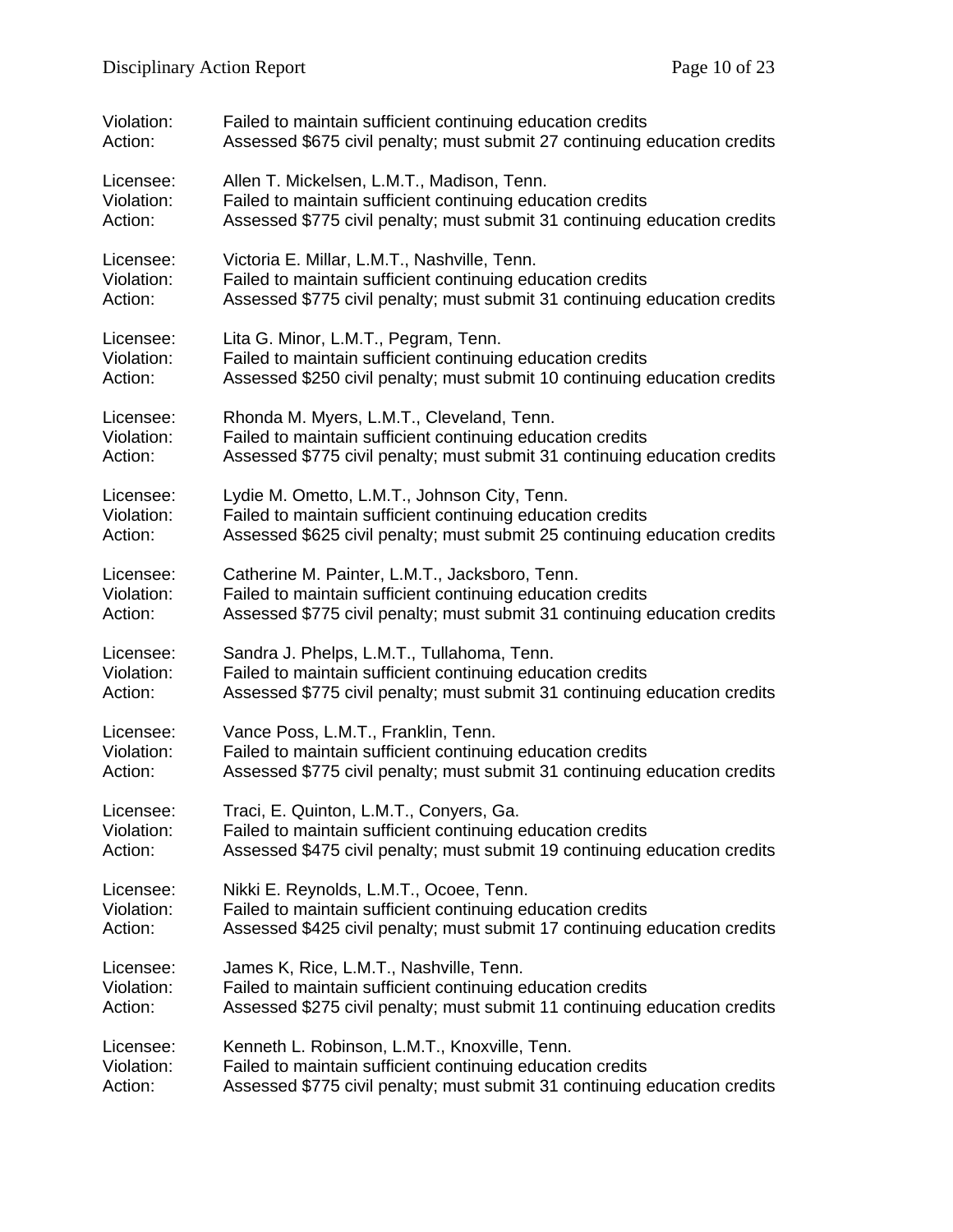| Licensee:  | Teresa J. Schumacher, L.M.T., Knoxville, Tenn.                               |
|------------|------------------------------------------------------------------------------|
| Violation: | Failed to maintain sufficient continuing education credits                   |
| Action:    | Assessed \$275 civil penalty; must submit 11 continuing education credits    |
| Licensee:  | Sonia D. Smith, L.M.T., Celina, Tenn.                                        |
| Violation: | Failed to maintain sufficient continuing education credits                   |
| Action:    | Assessed \$775 civil penalty; must submit 31 continuing education credits    |
| Licensee:  | Madia V. Swicord, L.M.T., Chattanooga, Tenn.                                 |
| Violation: | Failed to maintain sufficient continuing education credits                   |
| Action:    | Assessed \$775 civil penalty; must submit 31 continuing education credits    |
| Licensee:  | Latoshia D. Towns, L.M.T., Memphis, Tenn.                                    |
| Violation: | Failed to maintain sufficient continuing education credits                   |
| Action:    | Assessed \$775 civil penalty; must submit 31 continuing education credits    |
| Licensee:  | Cherri L. Walker, L.M.T., Goodlettsville, Tenn.                              |
| Violation: | Failed to maintain sufficient continuing education credits                   |
| Action:    | Assessed \$250 civil penalty; must submit 10 continuing education credits    |
| Licensee:  | Nicole L. Williams, L.M.T., Brush Creek, Tenn.                               |
| Violation: | Failed to maintain sufficient continuing education credits                   |
| Action:    | Assessed \$200 civil penalty; must submit eight continuing education credits |
| Licensee:  | Kimberly D. Webb, L.M.T., Nashville, Tenn.                                   |
| Violation: | Failed to maintain sufficient continuing education credits                   |
| Action:    | Assessed \$625 civil penalty; must submit 25 continuing education credits    |

# **BOARD OF MEDICAL EXAMINERS**

| Licensee:<br>Violation:            | Veena Anand, M.D., Hohenwald, Tenn.<br>Engaging in the practice of medicine when mentally or physically unable to safely<br>do so                                                                                              |
|------------------------------------|--------------------------------------------------------------------------------------------------------------------------------------------------------------------------------------------------------------------------------|
| Action:                            | License permanently surrendered/revoked, assessed costs                                                                                                                                                                        |
| Licensee:<br>Violation:            | Naiyer Imam M.D., Farmingdale, NY<br>Unprofessional, dishonorable or unethical conduct; action taken by the state North<br>Carolina                                                                                            |
| Action:                            | License reprimanded; assessed \$500 civil penalty, plus costs                                                                                                                                                                  |
| Licensee:<br>Violation:<br>Action: | Laurence B. Kandel, M.D., Franklin, Tenn.<br>Action taken by the state of New York<br>License reprimanded; assessed costs                                                                                                      |
| Licensee:<br>Violation:<br>Action: | Deborah Wen-Yee Mark, M.D., Lebanon, Tenn.<br>Guilty of a crime<br>License permanently revoked; assessed costs                                                                                                                 |
| Licensee:<br>Violation:            | Christopher V. Matthews, M.D., Kingsport, Tenn.<br>Dispensing, prescribing or otherwise distributing any controlled substance or any<br>other drug not in the course of professional practice, or not in good faith to relieve |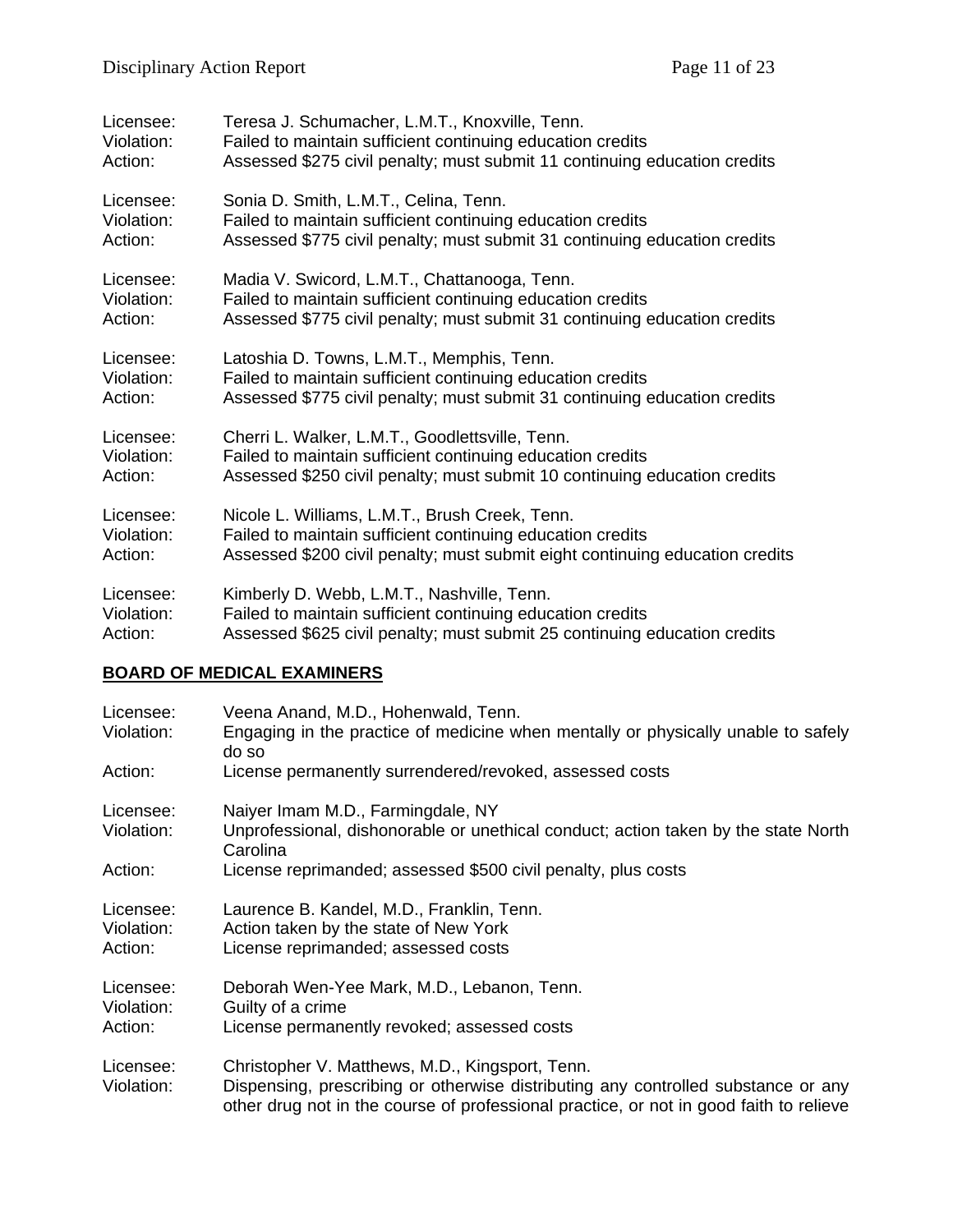|            | pain and suffering, or not to cure an ailment, physical infirmity or disease, or in<br>amounts and/or for durations not medically necessary, advisable or justified for a<br>diagnosed condition                                              |
|------------|-----------------------------------------------------------------------------------------------------------------------------------------------------------------------------------------------------------------------------------------------|
| Action:    | License placed on probation for three years; must meet certain terms and<br>condition; assessed \$1,000 civil penalty, plus costs                                                                                                             |
| Licensee:  | Richard F. Salluzzo, M.D., Clear Water, Fla.                                                                                                                                                                                                  |
| Violation: | Action taken by the state of Massachusetts                                                                                                                                                                                                    |
| Action:    | License reprimanded; assessed \$3000 civil penalty, plus costs                                                                                                                                                                                |
| Licensee:  | Audrey M. Smith, M.D., Knoxville, Tenn.                                                                                                                                                                                                       |
| Violation: | Habitual intoxication or personal misuse of any drugs or the use of intoxicating<br>liquors, narcotics, controlled substances or other drugs or stimulants in such<br>manner as to adversely affect the person's ability to practice medicine |
| Action:    | Must maintain lifetime advocacy of the Tennessee Medical Foundation; assessed<br>costs                                                                                                                                                        |
| Licensee:  | Michael K. Voth, M.D., Lynchburg, Va.                                                                                                                                                                                                         |
| Violation: | Failed to pay professional privilege tax                                                                                                                                                                                                      |
| Action:    | License retired; must pay unpaid professional privilege tax before reapplying;<br>assessed costs                                                                                                                                              |

#### **COUNCIL FOR CERTIFIED PROFESSIONAL MIDWIFERY AND THE BOARD OF OSTEOPATHIC EXAMINATIONS**

| Licensee: | Stacie C. Hunt, C.P.M., Leoma, Tenn. |
|-----------|--------------------------------------|
|-----------|--------------------------------------|

- Violation: Practicing without a license
- Action: Assessed \$300 civil penalty; must submit written affirmation of reading and understanding the rules and regulations that govern the practice of certified professional midwifery

Licensee: Teresa J. Steen, C.P.M., Louisville, Tenn.

Violation: Practicing without a license<br>Action: Assessed \$2160 civil pen

Assessed \$2160 civil penalty; must submit written affirmation of reading and understanding the rules and regulations that govern the practice of certified professional midwifery

#### **BOARD OF NURSING**

| Licensee:  | Jessica L. Andrews, R.N., Shelbyville, Tenn.                                                                                                  |
|------------|-----------------------------------------------------------------------------------------------------------------------------------------------|
| Violation: | Guilty of a crime; unfit or incompetent by reason of negligence, habits or other<br>cause                                                     |
| Action:    | License placed on probation to run concurrent with monitoring contract already in<br>place with the Tennessee Professional Assistance Program |
| Licensee:  | Amanda L. Bartholomew, R.N., Medina, Tenn.                                                                                                    |
| Violation: | Guilty of a crime; unfit or incompetent by reason of negligence, habits or other<br>cause; unprofessional conduct                             |
| Action:    | License suspended; must meet certain terms and conditions                                                                                     |
| Licensee:  | Joseph A. Bauer, L.P.N., Murfreesboro, Tenn.                                                                                                  |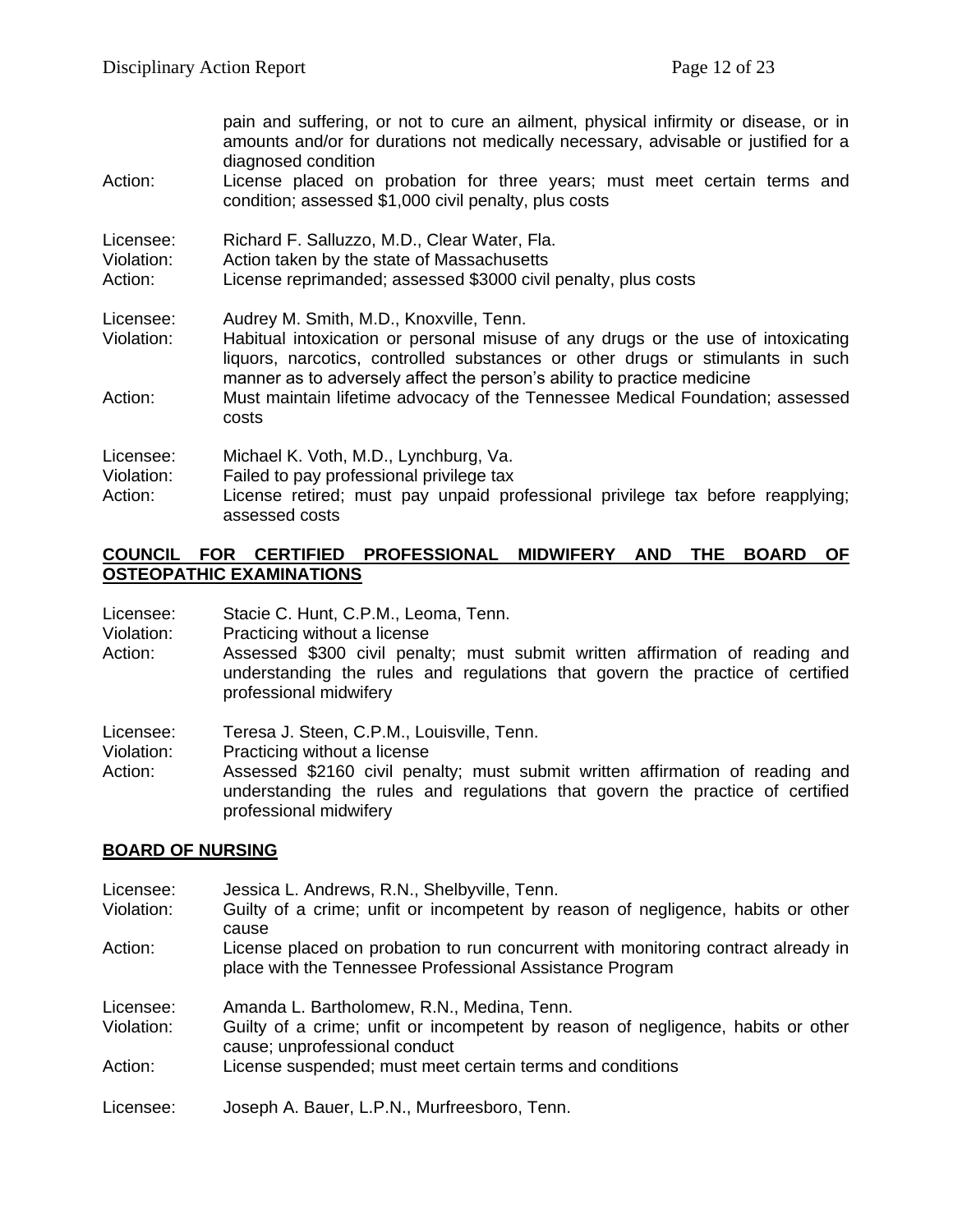| Violation:<br>Action:              | Violation of board order<br>License revoked                                                                                                                                                                                                                                                                                                                                                                                                                                                                                  |
|------------------------------------|------------------------------------------------------------------------------------------------------------------------------------------------------------------------------------------------------------------------------------------------------------------------------------------------------------------------------------------------------------------------------------------------------------------------------------------------------------------------------------------------------------------------------|
| Licensee:<br>Violation:            | Frederick P. Beinkampen, R.N., Memphis, Tenn.<br>Guilty of a crime; unfit or incompetent by reason of negligence, habits or other<br>cause; unprofessional conduct; addicted to alcohol or drugs to the degree of<br>interfering with nursing duties                                                                                                                                                                                                                                                                         |
| Action:                            | License suspended; must meet certain terms and conditions                                                                                                                                                                                                                                                                                                                                                                                                                                                                    |
| Licensee:<br>Violation:            | Jennifer E. Bigbee, R.N., Murfreesboro, Tenn.<br>Guilty of a crime; unfit or incompetent by reason of negligence, habits or other<br>cause; addicted to alcohol or drugs to the degree of interfering with nursing duties;<br>unprofessional conduct; being under the influence of alcoholic beverages, or under<br>the influence of drugs which impair judgment while on duty in any health care<br>facility, school, institution or other work place location                                                              |
| Action:                            | License suspended; must meet certain terms and conditions                                                                                                                                                                                                                                                                                                                                                                                                                                                                    |
| Licensee:<br>Violation:            | Betty L. Bradley, R.N., Sparta, Tenn.<br>Unfit or incompetent by reason of negligence, habits or other cause;<br>unprofessional conduct; intentionally or negligently causing physical or emotional<br>injury to a patient; abandoning or negligently causing physical or emotional injury<br>to a patient; abandoning or neglecting a patient requiring nursing care;<br>discriminating in the rendering of nursing services as it relates to race, age, sex,<br>religion, national origin, or the condition of the patient |
| Action:                            | License revoked                                                                                                                                                                                                                                                                                                                                                                                                                                                                                                              |
| Licensee:<br>Violation:            | Amanda C. Brasher, R.N., Humboldt, Tenn.<br>Guilty of a crime; unfit or incompetent by reason of negligence, habits or other<br>cause; addicted to the use of alcohol or drugs to the degree of interfering with<br>nursing duties                                                                                                                                                                                                                                                                                           |
| Action:                            | License suspended; must meet certain terms and conditions                                                                                                                                                                                                                                                                                                                                                                                                                                                                    |
| Licensee:<br>Violation:<br>Action: | Andrew C. Brockette, R.N., Lebanon, Tenn.<br>Unfit or incompetent by reason of negligence, habits or other cause; addicted to<br>alcohol or drugs to the degree of interfering with nursing duties; unprofessional<br>conduct; unauthorized use or removal of narcotics, drugs, supplies, or equipment<br>from any health care facility, school, institution or other work place location<br>License suspended; must meet certain terms and conditions                                                                       |
| Licensee:<br>Violation:<br>Action: | Shannon D. Brown, R.N., Hermitage, Tenn.<br>Guilty of a crime<br>License revoked                                                                                                                                                                                                                                                                                                                                                                                                                                             |
| Licensee:<br>Violation:<br>Action: | V. Annette Caldwell, R.N., Bethpage, Tenn.<br>Violation of board order<br>License revoked                                                                                                                                                                                                                                                                                                                                                                                                                                    |
| Licensee:<br>Violation:            | Jennifer N. Castle, R.N., Church Hill, Tenn.<br>Addicted to alcohol or drugs to the degree of interfering with nursing duties;<br>unprofessional conduct; failure to maintain a record for each patient which                                                                                                                                                                                                                                                                                                                |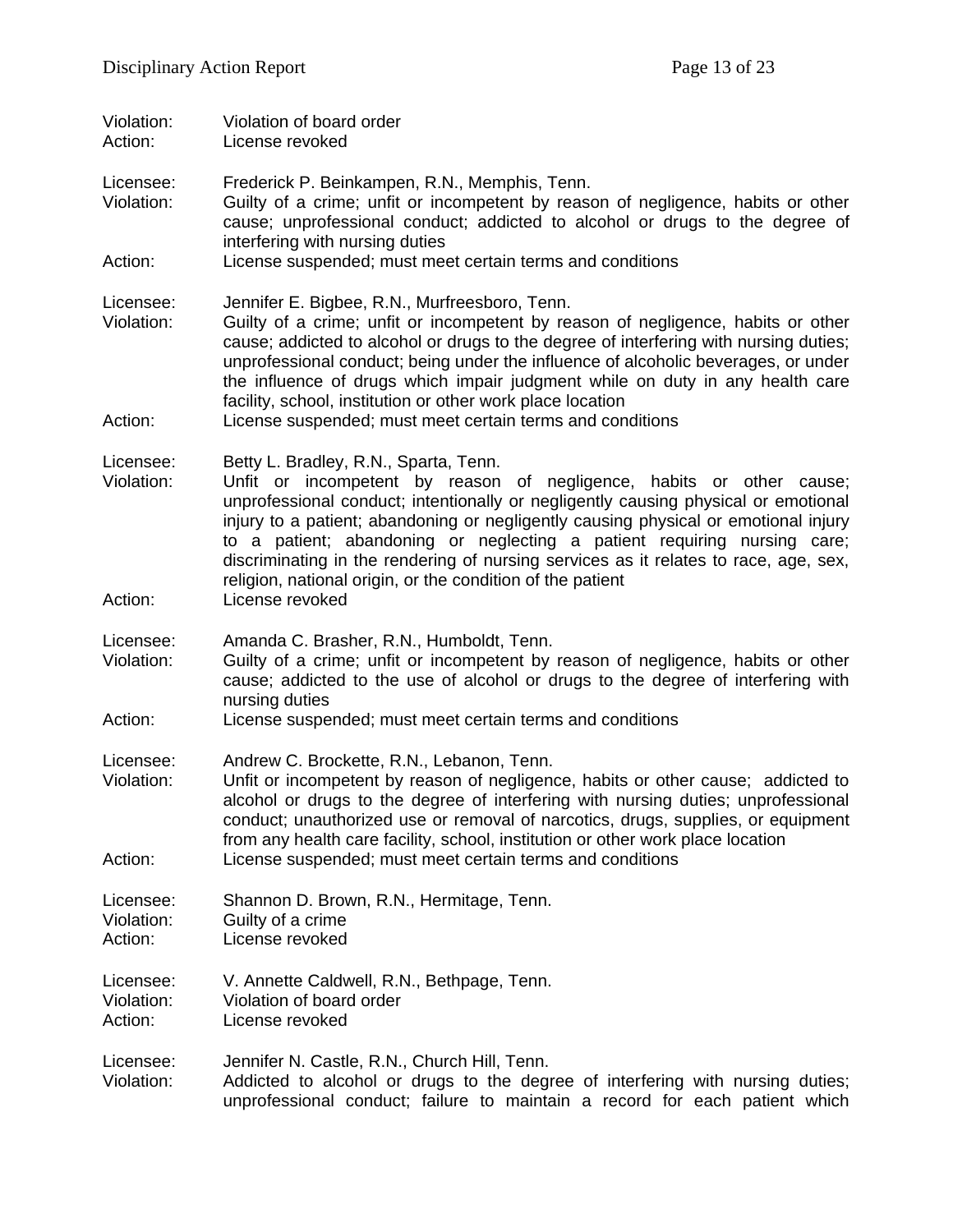| Action:                 | accurately reflects the nursing problems and interventions for the patient and/or<br>failure to maintain a record for each patient which accurately reflects the name and<br>title of the nurse providing care; making false or materially incorrect, inconsistent<br>or unintelligible entries in any patient records or in the records of any health care<br>facility, school, institution or other work place location pertaining to the obtaining,<br>possessing or administration of any controlled substance as defined in the Federal<br>Controlled Substance Act; unauthorized removal of narcotics, drugs, supplies, or<br>equipment from any health care facility, school, institution, or other work place<br>location; being under the influence of alcoholic beverages, or under the influence<br>of drugs which impair judgment while on duty in any health care facility, school,<br>institution or other work place location; engaging in acts of dishonesty which relate<br>to the practice of nursing<br>License suspended; must meet certain terms and conditions |
|-------------------------|--------------------------------------------------------------------------------------------------------------------------------------------------------------------------------------------------------------------------------------------------------------------------------------------------------------------------------------------------------------------------------------------------------------------------------------------------------------------------------------------------------------------------------------------------------------------------------------------------------------------------------------------------------------------------------------------------------------------------------------------------------------------------------------------------------------------------------------------------------------------------------------------------------------------------------------------------------------------------------------------------------------------------------------------------------------------------------------|
|                         |                                                                                                                                                                                                                                                                                                                                                                                                                                                                                                                                                                                                                                                                                                                                                                                                                                                                                                                                                                                                                                                                                      |
| Licensee:<br>Violation: | Tommy S. Chapman, L.P.N., Jacksboro, Tenn.<br>Guilty of a crime                                                                                                                                                                                                                                                                                                                                                                                                                                                                                                                                                                                                                                                                                                                                                                                                                                                                                                                                                                                                                      |
| Action:                 | License revoked                                                                                                                                                                                                                                                                                                                                                                                                                                                                                                                                                                                                                                                                                                                                                                                                                                                                                                                                                                                                                                                                      |
| Licensee:               | Dawn M. Clark, L.P.N., Cookeville, Tenn.                                                                                                                                                                                                                                                                                                                                                                                                                                                                                                                                                                                                                                                                                                                                                                                                                                                                                                                                                                                                                                             |
| Violation:              | Failure to pay student loan                                                                                                                                                                                                                                                                                                                                                                                                                                                                                                                                                                                                                                                                                                                                                                                                                                                                                                                                                                                                                                                          |
| Action:                 | License suspended; must meet certain terms and conditions                                                                                                                                                                                                                                                                                                                                                                                                                                                                                                                                                                                                                                                                                                                                                                                                                                                                                                                                                                                                                            |
| Licensee:<br>Violation: | Craig A. Cornelison, R.N., Hermitage, Tenn.<br>Unfit or incompetent by reason of negligence, habits or other cause; addicted to<br>alcohol or drugs to the degree of interfering with nursing duties; unprofessional<br>conduct; unauthorized removal of narcotics, drugs, supplies, or equipment from                                                                                                                                                                                                                                                                                                                                                                                                                                                                                                                                                                                                                                                                                                                                                                               |
| Action:                 | any health care facility, school, institution, or other work place location<br>License placed on probation to run concurrent with monitoring contract already in<br>place with the Tennessee Professional Assistance Program                                                                                                                                                                                                                                                                                                                                                                                                                                                                                                                                                                                                                                                                                                                                                                                                                                                         |
| Licensee:               | Beverly J. Correll, R.N, Friendsville, Tenn.                                                                                                                                                                                                                                                                                                                                                                                                                                                                                                                                                                                                                                                                                                                                                                                                                                                                                                                                                                                                                                         |
| Violation:              | Unfit or incompetent by reason of negligence, habits or other cause;<br>unprofessional conduct; engaging in acts of dishonesty which relate to the practice<br>of nursing                                                                                                                                                                                                                                                                                                                                                                                                                                                                                                                                                                                                                                                                                                                                                                                                                                                                                                            |
| Action:                 | License revoked                                                                                                                                                                                                                                                                                                                                                                                                                                                                                                                                                                                                                                                                                                                                                                                                                                                                                                                                                                                                                                                                      |
| Licensee:               | Marianne C. Cripps, L.P.N., McMinnville, Tenn.                                                                                                                                                                                                                                                                                                                                                                                                                                                                                                                                                                                                                                                                                                                                                                                                                                                                                                                                                                                                                                       |
| Violation:              | Unprofessional conduct                                                                                                                                                                                                                                                                                                                                                                                                                                                                                                                                                                                                                                                                                                                                                                                                                                                                                                                                                                                                                                                               |
| Action:                 | License voluntarily surrendered/revoked                                                                                                                                                                                                                                                                                                                                                                                                                                                                                                                                                                                                                                                                                                                                                                                                                                                                                                                                                                                                                                              |
| Licensee:               | Christina D. DeClaro, L.P.N., McEwen, Tenn.                                                                                                                                                                                                                                                                                                                                                                                                                                                                                                                                                                                                                                                                                                                                                                                                                                                                                                                                                                                                                                          |
| Violation:<br>Action:   | Failure to pay student loan<br>License suspended; must meet certain terms and conditions                                                                                                                                                                                                                                                                                                                                                                                                                                                                                                                                                                                                                                                                                                                                                                                                                                                                                                                                                                                             |
|                         |                                                                                                                                                                                                                                                                                                                                                                                                                                                                                                                                                                                                                                                                                                                                                                                                                                                                                                                                                                                                                                                                                      |
| Licensee:<br>Violation: | Katherine Eastham, A.P.N., R.N., Knoxville, Tenn.<br>Practiced without an A.P.N. Certificate before being appropriately certified                                                                                                                                                                                                                                                                                                                                                                                                                                                                                                                                                                                                                                                                                                                                                                                                                                                                                                                                                    |
| Action:                 | Assessed \$3500 civil penalty                                                                                                                                                                                                                                                                                                                                                                                                                                                                                                                                                                                                                                                                                                                                                                                                                                                                                                                                                                                                                                                        |
| Licensee:               | Camille N. Ellis, L.P.N., Springfield, Tenn.                                                                                                                                                                                                                                                                                                                                                                                                                                                                                                                                                                                                                                                                                                                                                                                                                                                                                                                                                                                                                                         |
| Violation:              | Failure to pay student loan                                                                                                                                                                                                                                                                                                                                                                                                                                                                                                                                                                                                                                                                                                                                                                                                                                                                                                                                                                                                                                                          |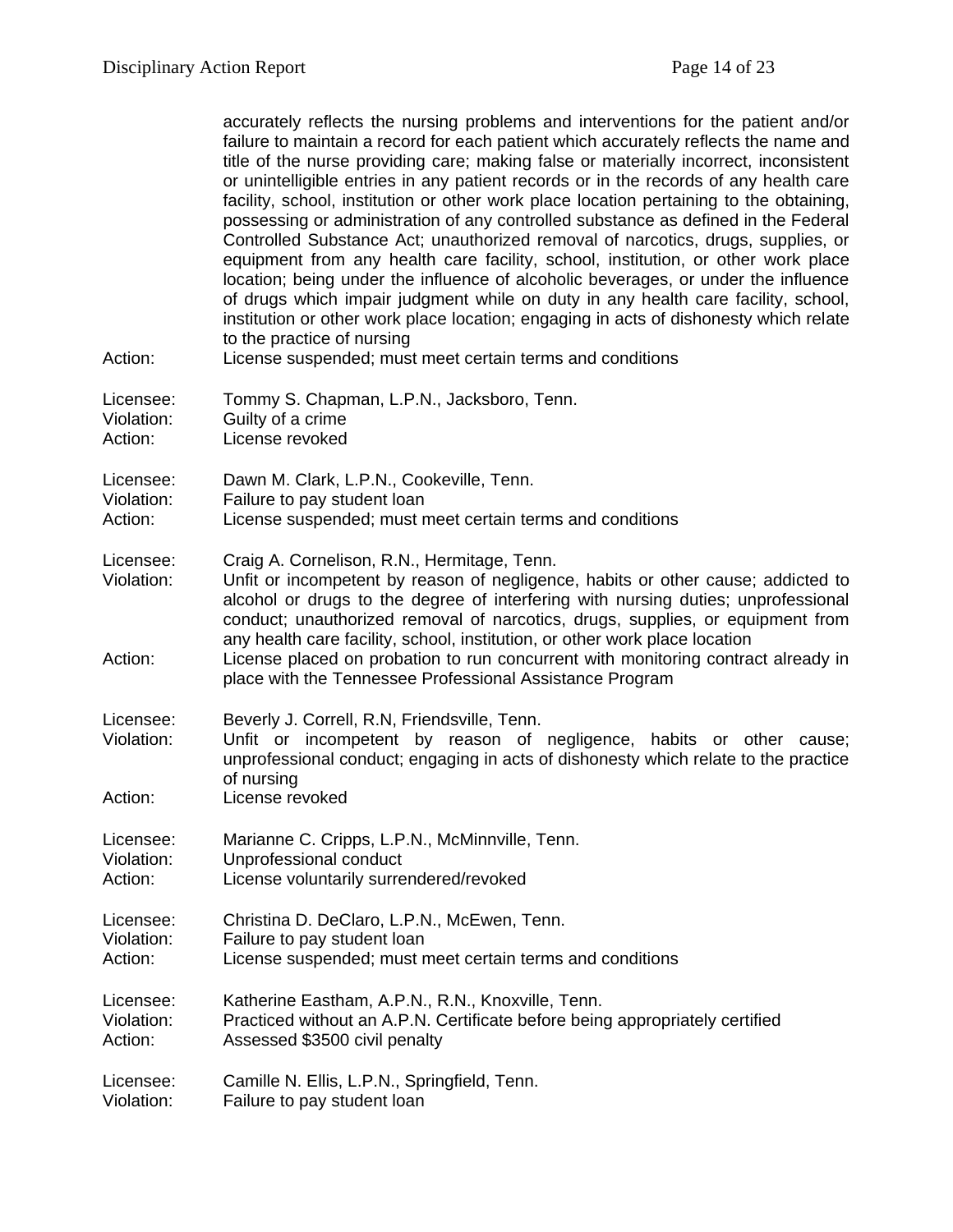| Action:                              | License suspended; must meet certain terms and conditions                                                                                                                                                                                                                                                                                                                                                                                                                                                                                                                                                                                                                                  |
|--------------------------------------|--------------------------------------------------------------------------------------------------------------------------------------------------------------------------------------------------------------------------------------------------------------------------------------------------------------------------------------------------------------------------------------------------------------------------------------------------------------------------------------------------------------------------------------------------------------------------------------------------------------------------------------------------------------------------------------------|
| Licensee:<br>Violation:<br>Action:   | Karen F. Ellis, R.N., Morristown, Tenn.<br>Failure to pay student loan<br>License suspended; must meet certain terms and conditions                                                                                                                                                                                                                                                                                                                                                                                                                                                                                                                                                        |
| Licensee:<br>Violation:              | Tina L. Freeman, L.P.N., Knoxville, Tenn.<br>Unprofessional conduct; failure to maintain a record for each patient which<br>accurately reflects the nursing problems and interventions for the patient and/or<br>failure to maintain a record for each patient which accurately reflects the name and<br>title of the nurse providing care; impersonating another licensed practitioner;<br>engaging in acts of dishonesty which relate to the practice of nursing                                                                                                                                                                                                                         |
| Action:                              | License revoked                                                                                                                                                                                                                                                                                                                                                                                                                                                                                                                                                                                                                                                                            |
| Licensee:<br>Violation:<br>Action:   | Carla C. Hall, L.P.N., Dayloit, Ky.<br>Guilty of a crime<br>License revoked                                                                                                                                                                                                                                                                                                                                                                                                                                                                                                                                                                                                                |
| Individual:<br>Violation:<br>Action: | Rebecca L. Johnson, Mississippi License, Iuka, Miss.<br>Unprofessional conduct<br>Privilege to practice in Tennessee is revoked                                                                                                                                                                                                                                                                                                                                                                                                                                                                                                                                                            |
| Licensee:<br>Violation:<br>Action:   | Donna F. Kennedy, L.P.N., Kodak, Tenn.<br>Unfit or incompetent by reason of negligence, habits or other cause;<br>unprofessional conduct; engaging in acts of dishonesty which relate to the practice<br>of nursing<br>License revoked                                                                                                                                                                                                                                                                                                                                                                                                                                                     |
| Licensee:<br>Violation:<br>Action:   | April M. Kiser, R.N., Elizabethton, Tenn.<br>Failure to pay student loan<br>License suspended; must meet certain terms and conditions                                                                                                                                                                                                                                                                                                                                                                                                                                                                                                                                                      |
| Licensee:<br>Violation:<br>Action:   | Stacy D. Lasig, R.N., Wartburg, Tenn.<br>Unprofessional conduct; use of any intoxicating beverage or the illegal use of any<br>narcotic or dangerous drug while on duty in any health care facility, school,<br>institution, or other work place location; being under the influence of alcoholic<br>beverages, or under the influence of drugs which impair judgment while on duty in<br>any health care facility, school, institution or other work place location<br>License suspended; must meet certain terms and conditions                                                                                                                                                          |
|                                      |                                                                                                                                                                                                                                                                                                                                                                                                                                                                                                                                                                                                                                                                                            |
| Licensee:<br>Violation:<br>Action:   | Shannon D. Masse, R.N., Knoxville, Tenn.<br>Unfit or incompetent by reason of negligence, habits or other cause; addicted to<br>alcohol or drugs to the degree of interfering with nursing duties; unprofessional<br>conduct; use of intoxicating beverage or the illegal use of any narcotic or<br>dangerous drug while on duty in any health care facility, school, institution, or other<br>work place location; being under the influence of alcoholic beverages, or under the<br>influence of drugs which impair judgment while on duty in any health care facility,<br>school, institution or other work place location<br>License suspended; must meet certain terms and conditions |
|                                      |                                                                                                                                                                                                                                                                                                                                                                                                                                                                                                                                                                                                                                                                                            |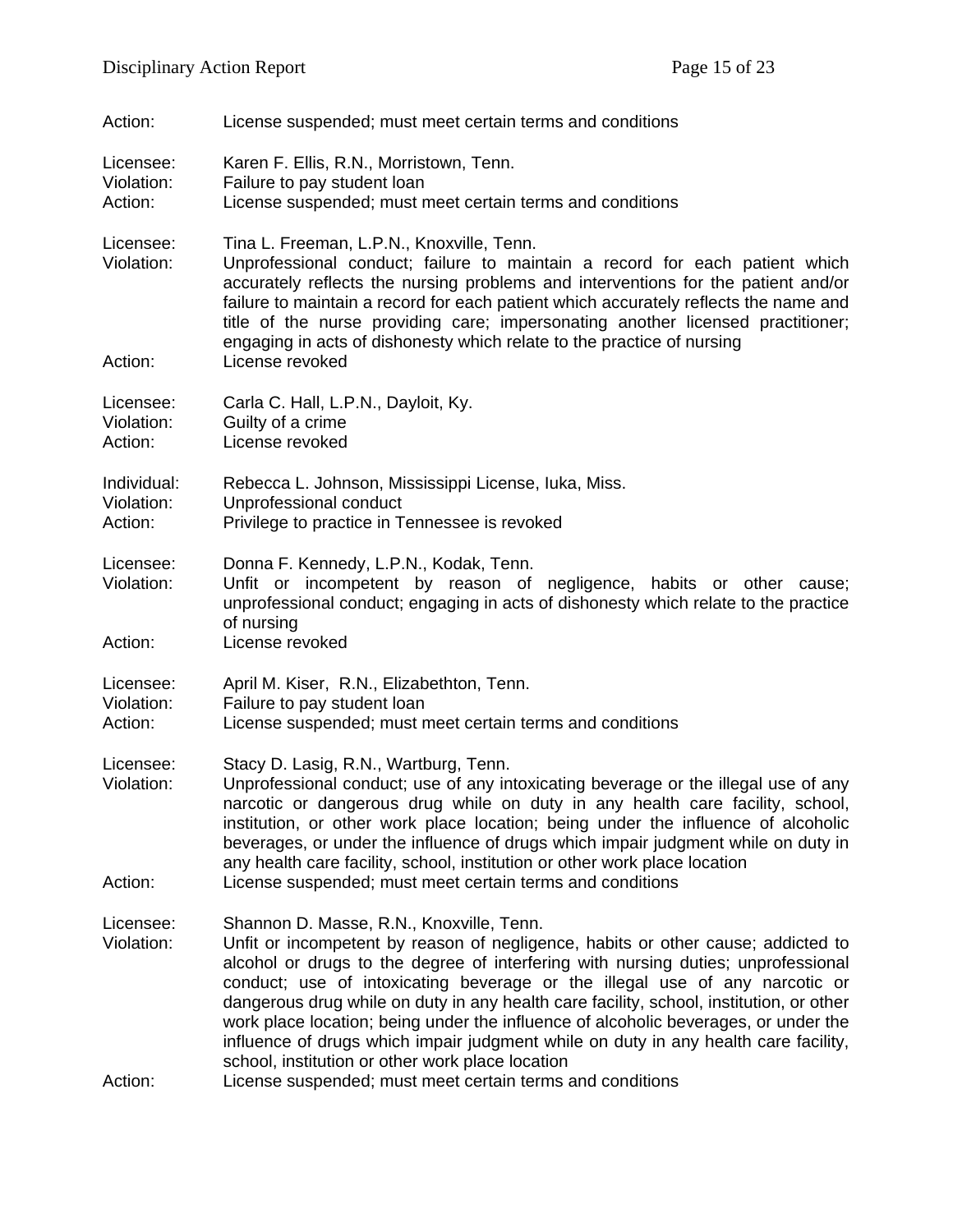| Licensee:<br>Violation:<br>Action: | Patricia L. Matthews, L.P.N., Columbia, Tenn.<br>Addicted to alcohol or drugs to the degree of interfering with nursing duties<br>License suspended; must meet certain terms and conditions                                                                                                                                                                                                                                                                                                                                                                                                                                                                                                                                                                                                                                                                                                                                                          |
|------------------------------------|------------------------------------------------------------------------------------------------------------------------------------------------------------------------------------------------------------------------------------------------------------------------------------------------------------------------------------------------------------------------------------------------------------------------------------------------------------------------------------------------------------------------------------------------------------------------------------------------------------------------------------------------------------------------------------------------------------------------------------------------------------------------------------------------------------------------------------------------------------------------------------------------------------------------------------------------------|
| Licensee:<br>Violation:            | Francis R. McCausland, L.P.N., Springfield, Tenn.<br>Unprofessional conduct; engaging in acts of dishonesty which relate to the<br>practice of nursing                                                                                                                                                                                                                                                                                                                                                                                                                                                                                                                                                                                                                                                                                                                                                                                               |
| Action:                            | License suspended; must meet certain terms and conditions                                                                                                                                                                                                                                                                                                                                                                                                                                                                                                                                                                                                                                                                                                                                                                                                                                                                                            |
| Licensee:<br>Violation:<br>Action: | Rebecca L. McMurry, L.P.N., Harrogate, Tenn.<br>Unprofessional conduct; intentionally or negligently causing physical or emotional<br>injury to a patient<br>License voluntarily surrendered/revoked                                                                                                                                                                                                                                                                                                                                                                                                                                                                                                                                                                                                                                                                                                                                                 |
| Licensee:                          | Judy S. Miller, L.P.N., Thorn Hill, Tenn.                                                                                                                                                                                                                                                                                                                                                                                                                                                                                                                                                                                                                                                                                                                                                                                                                                                                                                            |
| Violation:<br>Action:              | Violation of board order<br>License suspended; must meet certain terms and conditions                                                                                                                                                                                                                                                                                                                                                                                                                                                                                                                                                                                                                                                                                                                                                                                                                                                                |
| Licensee:<br>Violation:            | Deborah A. Morie, R.N., Dandridge, Tenn.<br>Guilty of a crime; unfit or incompetent by reason of negligence, habits or other<br>cause; addicted to the use of drugs to the degree of interfering with nursing duties                                                                                                                                                                                                                                                                                                                                                                                                                                                                                                                                                                                                                                                                                                                                 |
| Action:                            | License suspended; must meet certain terms and conditions                                                                                                                                                                                                                                                                                                                                                                                                                                                                                                                                                                                                                                                                                                                                                                                                                                                                                            |
| Licensee:<br>Violation:            | Lisa L. Odom, L.P.N., Lafollette, Tenn.<br>Unprofessional conduct; engaging in acts of dishonesty which relate to the<br>practice of nursing                                                                                                                                                                                                                                                                                                                                                                                                                                                                                                                                                                                                                                                                                                                                                                                                         |
| Action:                            | License placed on probation to run concurrent with monitoring contract already in<br>place with the Tennessee Professional Assistance Program but not less than two<br>years                                                                                                                                                                                                                                                                                                                                                                                                                                                                                                                                                                                                                                                                                                                                                                         |
| Licensee:<br>Violation:            | Patricia G. Pickett, R.N., Memphis, Tenn.<br>Unfit or incompetent by reason of negligence, habits or other cause,<br>unprofessional conduct; making false or materially incorrect, inconsistent or<br>unintelligible entries in any patient records or in the records of any health care<br>facility, school, institution or other work place location pertaining to the obtaining,<br>possessing or administration of any controlled substance as defined in the Federal<br>Controlled Substance Act; unauthorized removal of narcotics, drugs, supplies, or<br>equipment from any health care facility, school, institution, or other work place<br>location; being under the influence of alcoholic beverages, or under the influence<br>of drugs which impair judgment while on duty in any health care facility, school,<br>institution or other work place location; engaging in acts of dishonesty which relate<br>to the practice of nursing |
| Action:                            | License voluntarily surrendered/revoked                                                                                                                                                                                                                                                                                                                                                                                                                                                                                                                                                                                                                                                                                                                                                                                                                                                                                                              |
| Licensee:<br>Violation:<br>Action: | Betina R. Saunders, R.N., Oakland, Tenn.<br>Violation of board order<br>License revoked                                                                                                                                                                                                                                                                                                                                                                                                                                                                                                                                                                                                                                                                                                                                                                                                                                                              |
| Licensee:<br>Violation:            | Jeanne L. Saunders, R.N. Monterey, Tenn.<br>Practicing without a license                                                                                                                                                                                                                                                                                                                                                                                                                                                                                                                                                                                                                                                                                                                                                                                                                                                                             |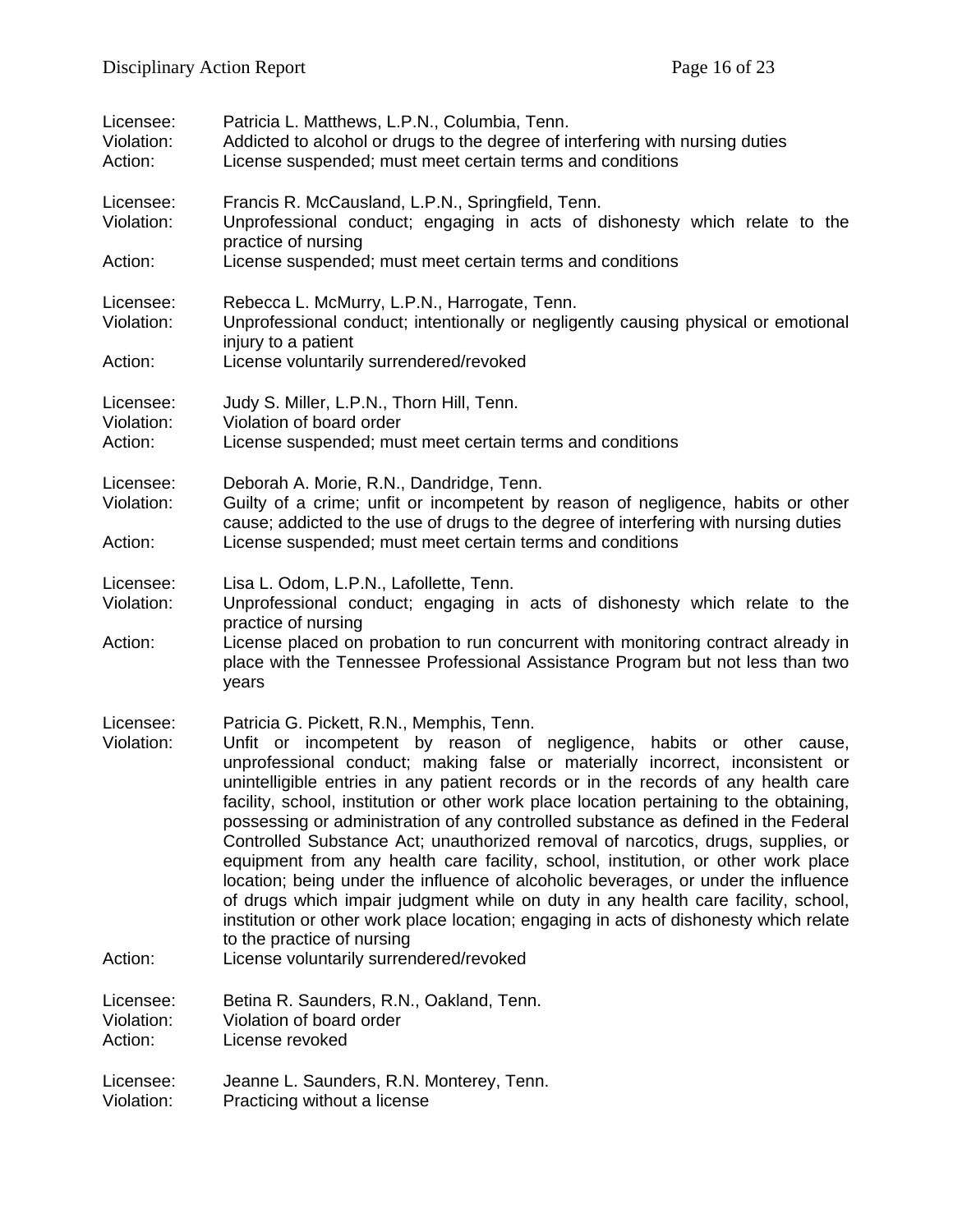Action: Assessed \$250 civil penalty

Licensee: Michael J. Smith, L.P.N., Oak Ridge, Tenn.

- Violation: Unfit or incompetent by reason of negligence, habits or other cause; addicted to alcohol or drugs to the degree of interfering with nursing duties; unprofessional conduct; unauthorized removal of narcotics, drugs, supplies, or equipment from any health care facility, school, institution, or other work place location; the use of any intoxicating beverage or the illegal use of any narcotic or dangerous drug while on duty in any health care facility, school, institution, or other work place location; being under the influence of alcoholic beverages, or under the influence of drugs which impair judgment while on duty in any health care facility, school, institution or other work place location
- Action: License suspended; must meet certain terms and conditions

Licensee: Joshua J. Stiles, R.N., Cleveland, Tenn.

- Violation: Guilty of a crime; fraud or deceit in procuring or attempting to procure a license to practice nursing
- Action: License placed on probation to run concurrent with monitoring contract already in place with the Tennessee Professional Assistance Program but no less than three years

Licensee: Dawn Y. Strange, L.P.N., Newport, Tenn.

Violation: Unfit or incompetent by reason of negligence, habits or other cause; addicted to alcohol or drugs to the degree of interfering with nursing duties

Action: License suspended; must meet certain terms and conditions

Licensee: Whitney L. Thompson, R.N., Memphis, Tenn.

- Violation: Unfit or incompetent by reason of negligence, habits or other cause; addicted to alcohol or drugs to the degree of interfering with nursing duties; unprofessional conduct
- Action: License placed on probation to run concurrent with monitoring contract already in place with the Tennessee Professional Assistance Program

Licensee: Donna K. Tipton, R.N., Gray, Tenn.

- Violation: Unprofessional conduct; aiding, abetting, assisting or hiring an individual to violate or circumvent any law or duly promulgated rule intended to guide the conduct of a nurse or any other licensed health care provider; failing to report, through proper channels, facts known to the individual regarding incompetent, unethical or illegal practice of any health care provider; engaging in acts of dishonesty which relate to the practice of nursing
- Action: License placed on probation to run concurrent with monitoring contract already in place with the Tennessee Professional Assistance Program

Licensee: Heather M. Townsley, L.P.N., Lawrenceburg, Tenn.

Violation: Unprofessional conduct; assigning unqualified persons to perform functions of licensed persons or delegating nursing care functions and tasks and/or responsibilities to others contrary to the Nurse Practice Act or rules and regulations to the detriment of patient safety; failure to maintain a record for each patient which accurately reflect the nursing problems and interventions for the patient and/or failure to maintain a record for each patient which accurately reflects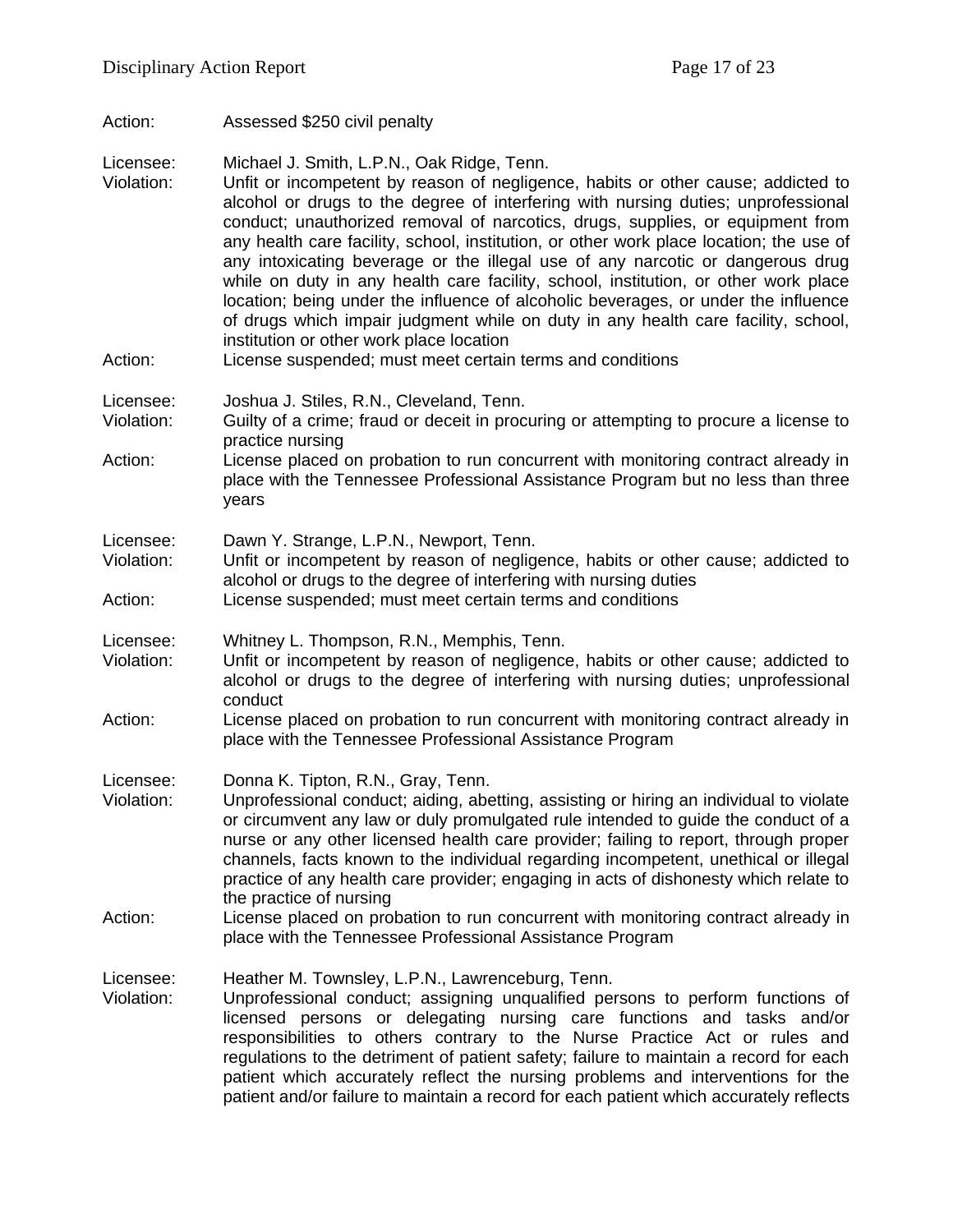the name and title of the nurse providing care; engaging in acts of dishonesty which relate to the practice of nursing Action: License placed on probation for one year; must meet certain terms and conditions; assessed \$500 civil penalty Licensee: Pamela D. White, A.P.N., R.N., Knoxville, Tenn. Violation: Guilty of fraud and deceit in procuring or attempting to procure a license to practice nursing; guilty of a crime; unprofessional conduct Action: License placed on probation to run concurrent with monitoring contract already in place with the Tennessee Professional Assistance Program Licensee: Angela K. Williams, R.N., Gray, Tenn. Violation: Guilty of a crime; unfit or incompetent by reason of negligence, habits or other cause; addicted to the use of drugs to the degree of interfering with nursing duties Action: License suspended; must meet certain terms and conditions Licensee: Grant H. Williams, A.P.N., R.N., Knoxville, Tenn. Violation: Unfit or incompetent by reason of negligence, habits or other cause; addicted to alcohol or drugs to the degree of interfering with nursing duties; unprofessional conduct; unauthorized removal of narcotics, drugs, supplies, or equipment from any health care facility, school, institution, or other work place location; the use of any intoxicating beverage or the illegal use of any narcotic or dangerous drug while on duty in any health care facility, school, institution, or other work place location; being under the influence of alcoholic beverages, or under the influence of drugs which impair judgment while on duty in any health care facility, school, institution or other work place location

Action: License suspended; must meet certain terms and conditions

## **BOARD OF OPTOMETRY**

Licensee: William D. Holladay, O.D., Nashville, Tenn.

- Violation: Immoral, unprofessional or dishonorable conduct; use of untruthful or improbable statements or flamboyant or extravagant claims concerning such licensee's professional excellence or abilities; practice beyond the scope of the certificate; advertising of optometric services or ophthalmic services or ophthalmic materials in any manner other than permitted by this chapter or rule and regulation of the board; committing any act that is made unlawful by TCA 63-8-113; in violation of Rule 1045-02-.08 of the TENN.COMP.R.&REGS.
- Action: Probation extended for five years; must meet certain terms and conditions; assessed \$8,000 civil penalty, plus costs

#### **BOARD OF OSTEOPATHIC EXAMINATION**

| Licensee:  | Mark R. Fantauzzi, D.O., Portland, Me.                                            |
|------------|-----------------------------------------------------------------------------------|
| Violation: | Action taken by the state of Ohio                                                 |
| Action:    | License voluntarily surrendered/revoked; assessed costs                           |
| Licensee:  | Rebecca B. White, D.O. X-ray, Chattanooga, Tenn.                                  |
| Violation: | Failed to maintain sufficient continuing education credits                        |
| Action:    | License retired in lieu of penalty in making up the continuing education credits; |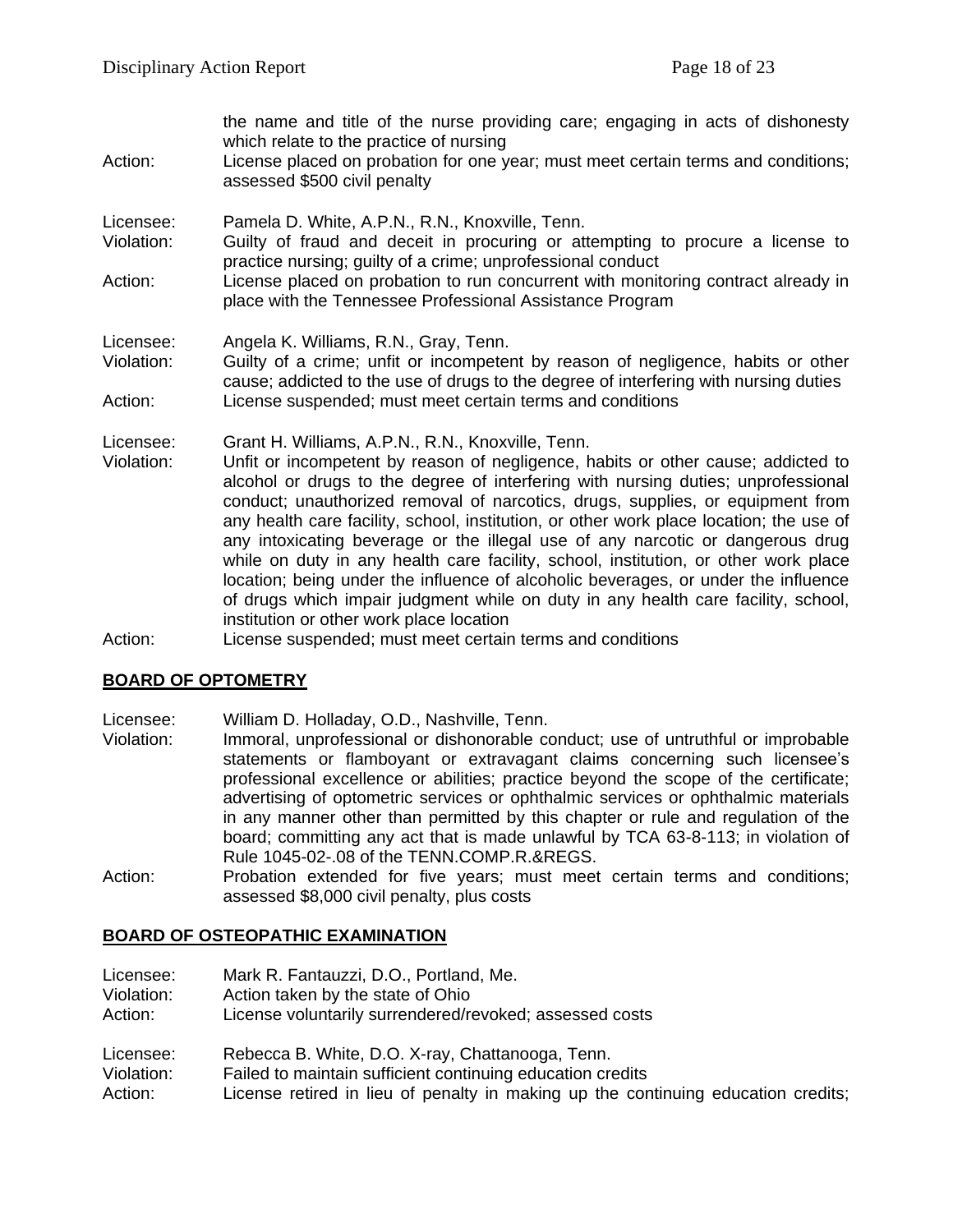assessed \$400 civil penalty, plus costs

# **BOARD OF PHARMACY**

| Licensee:                          | Stacy Adams, R.T., Milan, Tenn.                                                                                                                                                                   |
|------------------------------------|---------------------------------------------------------------------------------------------------------------------------------------------------------------------------------------------------|
| Violation:                         | Failed to properly register with the board as a pharmacy technician                                                                                                                               |
| Action:                            | Assessed \$100 civil penalty                                                                                                                                                                      |
| Licensee:                          | A-L Compressed Gases, Nashville, Tenn.                                                                                                                                                            |
| Violation:                         | Practicing while license are expired                                                                                                                                                              |
| Action:                            | Assessed \$350 civil penalty                                                                                                                                                                      |
| Licensee:                          | Glen R. Bonifield Jr., D.Ph., Bells, Tenn.                                                                                                                                                        |
| Violation:                         | Failed to properly dispose of out dated medications                                                                                                                                               |
| Action:                            | License suspended for six months; must meet certain terms and conditions                                                                                                                          |
| Licensee:                          | Barbara A. Chronister, D.Ph., Big Sandy, Tenn.                                                                                                                                                    |
| Violation:                         | Failed to secure pharmacy practice site in the absence of a pharmacist                                                                                                                            |
| Action:                            | Assessed \$200 civil penalty                                                                                                                                                                      |
| Licensee:                          | Tammy Keller, R.T., Erwin, Tenn.                                                                                                                                                                  |
| Violation:                         | Dishonorable, immoral, unethical or unprofessional conduct                                                                                                                                        |
| Action:                            | <b>Registration revoked</b>                                                                                                                                                                       |
| Licensee:                          | Elizabeth H. Mullins, R.T., Sparta, Tenn.                                                                                                                                                         |
| Violation:                         | Removed controlled substances without authorization of licensed prescriber                                                                                                                        |
| Action:                            | <b>Registration revoked</b>                                                                                                                                                                       |
| Licensee:<br>Violation:<br>Action: | Edward M. Sturgeon, D.Ph., Trenton, Tenn.<br>Allowed an individual to work as a pharmacy technician without being properly<br>registered with the board<br>Assessed \$100 civil penalty           |
| Licensee:<br>Violation:<br>Action: | Target Medical, Inc., Memphis, Tenn.<br>Failed to notify the board and complete relocation application and obtaining an<br>inspection for the relocated facility.<br>Assessed \$100 civil penalty |
| Licensee:<br>Violation:            | Marilyn Tucker, D.Ph., Franklin, Tenn.<br>Allowed an individual to work as a pharmacy technician without being properly<br>registered with the board                                              |
| Action:                            | Assessed \$900 civil penalty                                                                                                                                                                      |
| Licensee:                          | Walgreens Pharmacy #4904, Nashville, Tenn.                                                                                                                                                        |
| Violation:                         | Failed to notify the board as to the new pharmacist in charge                                                                                                                                     |
| Action:                            | Assessed \$100 civil penalty                                                                                                                                                                      |

# **BOARD OF PHYSICAL THERAPY**

| Licensee:  | Christopher S. Campbell, P.T., Fairview, Tenn.             |
|------------|------------------------------------------------------------|
| Violation: | Failed to maintain sufficient continuing education credits |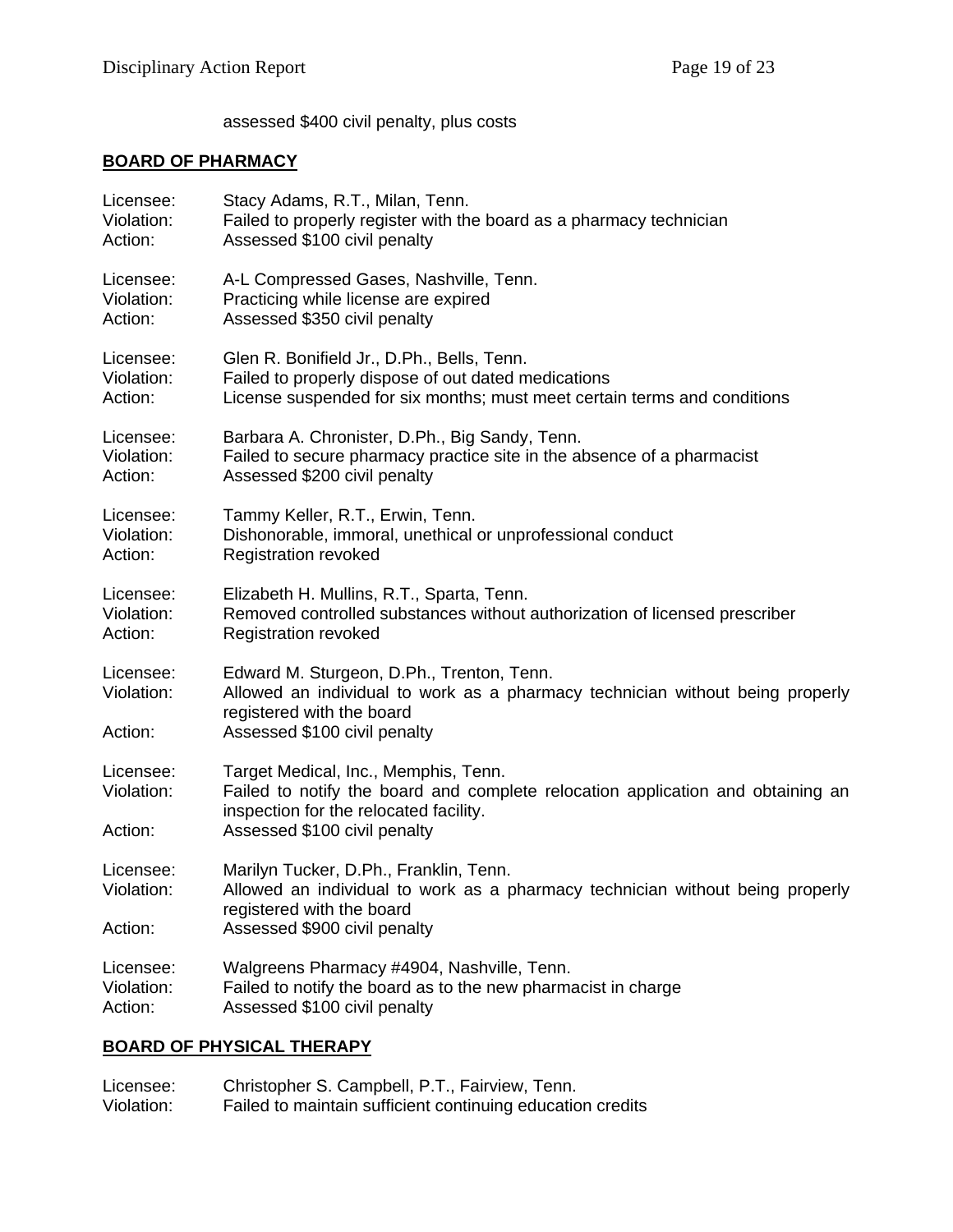Action: Assessed \$650 civil penalty; must meet certain terms and conditions

| Licensee:  | Ricky K. Lockard, P.T., Newburgh, Ind.                                 |
|------------|------------------------------------------------------------------------|
| Violation: | Action taken by the state of Kentucky                                  |
| Action:    | License reprimanded                                                    |
| Licensee:  | Laurie K. Sanders, P.T.A., Lexington, Tenn.                            |
| Violation: | Failed to maintain sufficient continuing education credits             |
| Action:    | Assessed \$2,000 civil penalty; must meet certain terms and conditions |
| Licensee:  | Donald S. Ratcliffe, P.T., Ooltewah, Tenn.                             |
| Violation: | A violation of a criminal statute of the State of Tennessee            |
| Action:    | License suspended; must meet terms and conditions                      |

# **COMMITTEE ON PHYSICIAN ASSISTANTS**

| Licensee:<br>Violation:            | Dale W. McGar Jr., P.A., Boise, Id.<br>Unprofessional, dishonorable, or unethical conduct; dispensing, prescribing, or<br>otherwise distributing any controlled substance or any other drug not in the course<br>of professional practice, or not in good faith to relieve pain and suffering, or not to<br>cure an ailment, physical infirmity or disease; dispensing, prescribing, or otherwise<br>distributing any controlled substance to any person in violation of any law of the<br>state or of the United States of America or any rule of the Board or Committee |
|------------------------------------|---------------------------------------------------------------------------------------------------------------------------------------------------------------------------------------------------------------------------------------------------------------------------------------------------------------------------------------------------------------------------------------------------------------------------------------------------------------------------------------------------------------------------------------------------------------------------|
| Action:                            | License placed on probation for two years; assessed \$1,000 civil penalty, plus<br>costs                                                                                                                                                                                                                                                                                                                                                                                                                                                                                  |
| Licensee:<br>Violation:            | Arthur T. Roach, P.A., Olive Branch, Miss.<br>Unprofessional, dishonorable, or unethical conduct; action taken by the state of<br>Mississippi                                                                                                                                                                                                                                                                                                                                                                                                                             |
| Action:                            | License suspended for one year; assessed costs                                                                                                                                                                                                                                                                                                                                                                                                                                                                                                                            |
| Licensee:<br>Violation:<br>Action: | Curtis E. Tucker, P.A., Cleveland, Tenn.<br>Unprofessional, dishonorable, or unethical conduct<br>License suspended for no less than 90 days; must meet certain terms and<br>conditions; assessed \$1,000 civil penalty, plus costs                                                                                                                                                                                                                                                                                                                                       |

## **BOARD OF RESPIRATORY CARE**

| Licensee:<br>Violation:<br>Action: | Lydia A. Blackburn, L.R.C.T., Johnson City, Tenn.<br>Violation or attempted violation, directly or indirectly, assisting in or abetting the<br>violation of, or conspiring to violate, any provision of this chapter or any lawful<br>order of the board or any criminal statute of this state<br>License placed on probation; must meet certain terms and conditions; assessed |
|------------------------------------|---------------------------------------------------------------------------------------------------------------------------------------------------------------------------------------------------------------------------------------------------------------------------------------------------------------------------------------------------------------------------------|
|                                    | costs                                                                                                                                                                                                                                                                                                                                                                           |
| Licensee:                          | Allen T. Lee, L.R.C.T., Memphis, Tenn.                                                                                                                                                                                                                                                                                                                                          |
| Violation:                         | Violation or attempted violation, directly or indirectly, assisting in or abetting the<br>violation of, or conspiring to violate, any provision of this chapter or any lawful<br>order of the board or any criminal statute of this state                                                                                                                                       |
| Action:                            | License placed on probation; must meet certain terms and conditions; assessed<br>costs                                                                                                                                                                                                                                                                                          |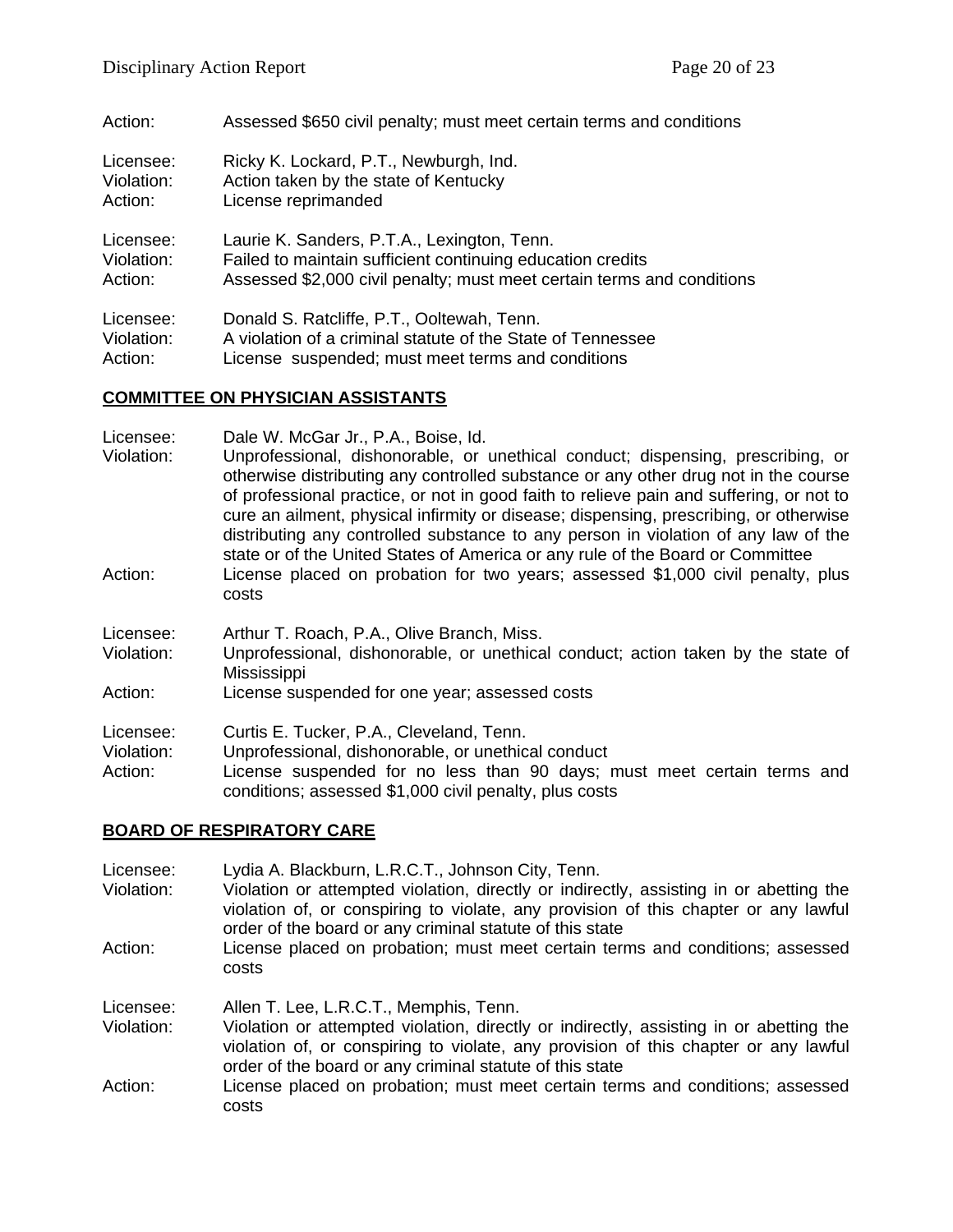| Licensee:  | Vincent G. LeMay, L.R.C.T., Dickson, Tenn.                                                                                                                                                                                                                                                               |
|------------|----------------------------------------------------------------------------------------------------------------------------------------------------------------------------------------------------------------------------------------------------------------------------------------------------------|
| Violation: | Immoral, unethical, unprofessional or dishonorable conduct; violation or attempted<br>violation, directly or indirectly, assisting in or abetting the violation of, or conspiring<br>to violate, any provision of this chapter or any lawful order of the board or any<br>criminal statute of this state |
| Action:    | License revoked; assessed costs                                                                                                                                                                                                                                                                          |
| Licensee:  | Roger K. Stokes, L.R.C.T., Jonesboro, Tenn.                                                                                                                                                                                                                                                              |
| Violation: | Immoral, unethical, unprofessional or dishonorable conduct; violation or attempted<br>violation, directly or indirectly, assisting in or abetting the violation of, or conspiring<br>to violate, any provision of this chapter or any lawful order of the board or any<br>criminal statute of this state |
| Action:    | License placed on probation; must meet certain terms and conditions; assessed<br>costs                                                                                                                                                                                                                   |

#### **BOARD OF SOCIAL WORKER LICENSURE**

Licensee: Andrea T. Vogel, L.C.S.W., Knoxville, Tenn.

- Violation: Unprofessional or unethical conduct, or engaging in practices in connection with the practice of social worker that are in violation of the standards of professional conduct, as defined in this section or prescribed by the rules of the board; conduct reflecting unfavorably upon the profession of social work
- Action: License placed on probation for at least one year; must meet certain terms and conditions

#### **ABUSE REGISTRY**

| Individual: | Thomas Angelini, Alcoa, Tenn.       |
|-------------|-------------------------------------|
| Abuse:      | Misappropriation                    |
| Profession: | <b>Direct Support Staff</b>         |
| Individual: | Tabatha Boswell, Celina, Tenn.      |
| Abuse:      | Willful Abuse or Neglect            |
| Profession: | CNA Revoked                         |
| Individual: | Levour Brown, Murfreesboro, Tenn.   |
| Abuse:      | Neglect                             |
| Profession: | Direct Support Staff, CNA Revoked   |
| Individual: | Antonio Burnett, Greeneville, Tenn. |
| Abuse:      | Physical                            |
| Profession: | Companion                           |
| Individual: | Sean Campbell, Chattanooga, Tenn.   |
| Abuse:      | Physical/Neglect                    |
| Profession: | <b>Direct Support Staff</b>         |
| Individual: | Antonio M. Davis, Trenton, Tenn.    |
| Abuse:      | Sexual                              |
| Profession: | <b>Direct Support Staff</b>         |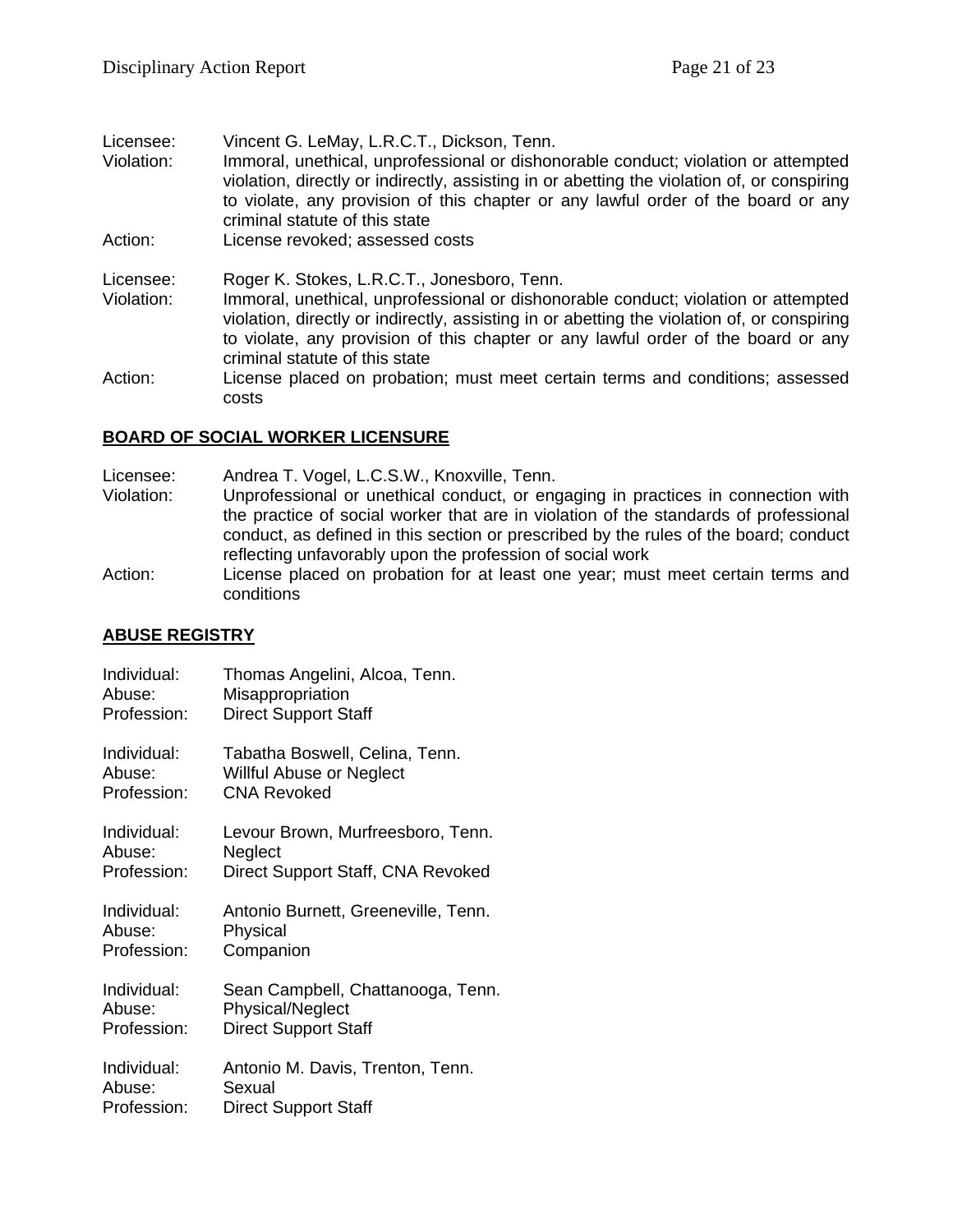| Individual: | Pamela Davis, Chattanooga, Tenn.               |
|-------------|------------------------------------------------|
| Abuse:      | <b>Physical/ Mental</b>                        |
| Profession: | Direct Support Staff, CNA Revoked              |
| Individual: | Terrance Gaither, Memphis, Tenn.               |
| Abuse:      | Physical                                       |
| Profession: | <b>Direct Support Staff</b>                    |
| Individual: | Jeremiah Hendricks, Knoxville, Tenn.           |
| Abuse:      | Physical                                       |
| Profession: | <b>Direct Support Staff</b>                    |
| Individual: | Victoria Hunt, Clarksville, Tenn.              |
| Abuse:      | Misappropriation                               |
| Profession: | Job Coach                                      |
| Individual: | Sandy Jo Knight, Knoxville, Tenn.              |
| Abuse:      | Theft/Misappropriation                         |
| Profession: | <b>LPN</b>                                     |
| Individual: | Amber E. Lloyd, Crossville, Tenn.              |
| Abuse:      | Misappropriation                               |
| Profession: | Home Manager                                   |
| Individual: | Jackie Mayes, Columbia, Tenn.                  |
| Abuse:      | Sexual                                         |
| Profession: | Maintenance Man                                |
| Individual: | David Moorman, Greeneville, Tenn.              |
| Abuse:      | Mental/Neglect                                 |
| Profession: | House Manager                                  |
| Individual: | Demetria Phillips, Cookeville, Tenn.           |
| Abuse:      | <b>Exploitation/Neglect</b>                    |
| Profession: | <b>Direct Support Staff</b>                    |
| Individual: | Marcus Polk, Chattanooga, Tenn.                |
| Abuse:      | Neglect                                        |
| Profession: | <b>Direct Support Staff</b>                    |
| Individual: | Lashanda Poston, Antioch, Tenn.                |
| Abuse:      | Physical                                       |
| Profession: | <b>Development Tech</b>                        |
| Individual: | Sabrinia Rooks, Nashville, Tenn.               |
| Abuse:      | Psychological/Emotional/Neglect                |
| Profession: | Companion                                      |
| Individual: | Laronda Sain a/k/a Larond Shaw, Jackson, Tenn. |